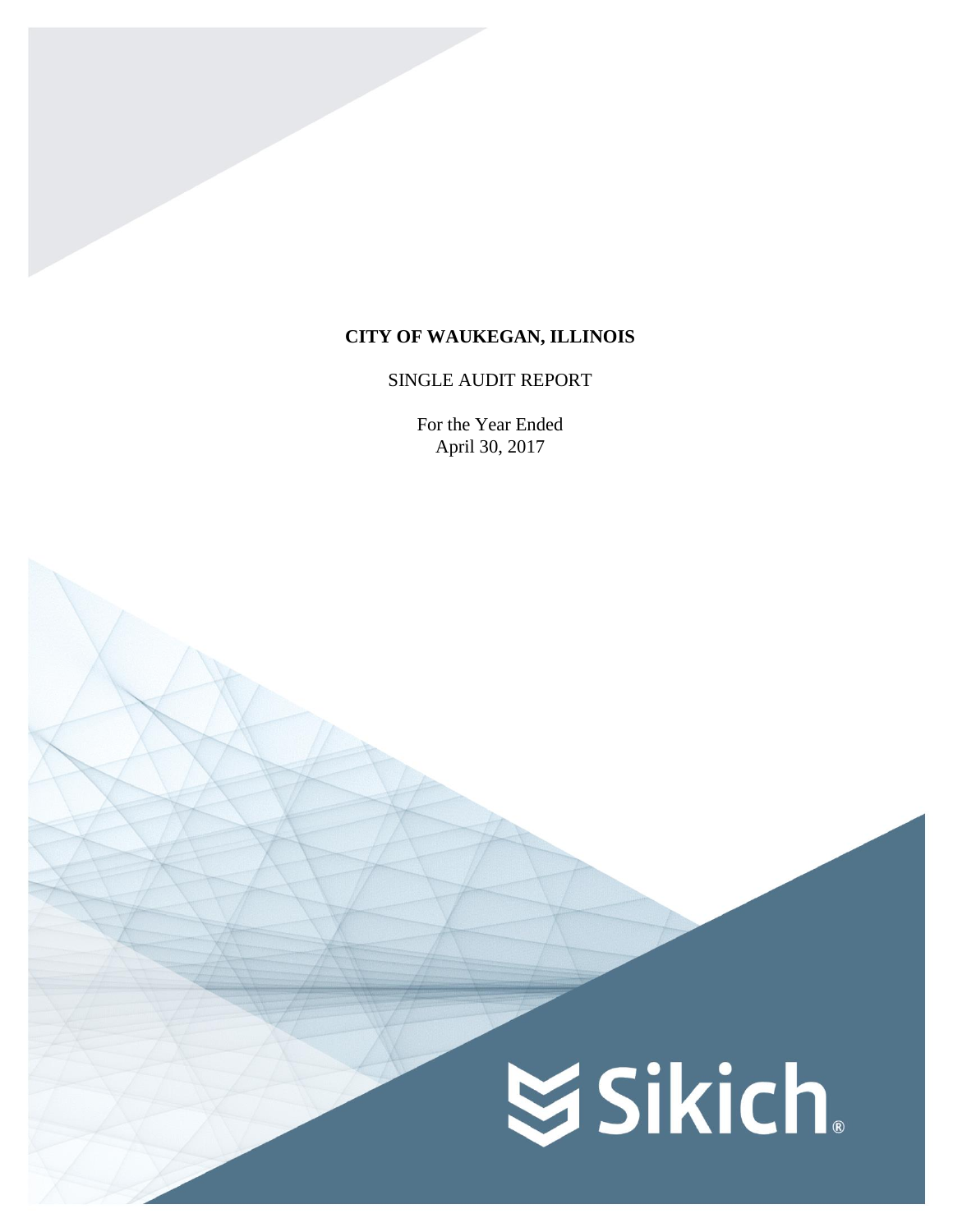# $Page(s)$

| Independent Auditor's Report on Internal Control over            |          |
|------------------------------------------------------------------|----------|
| Financial Reporting and on Compliance and Other Matters          |          |
| Based on an Audit of Financial Statements Performed in           |          |
|                                                                  | $1-2$    |
| Independent Auditor's Report on Compliance for Each Major        |          |
| Federal Program; Report on Internal Control over Compliance; and |          |
| Report on Schedule of Expenditures of Federal Awards             |          |
|                                                                  | $3 - 5$  |
|                                                                  | $6 - 7$  |
|                                                                  | 8        |
|                                                                  | $9 - 15$ |
|                                                                  | $16-22$  |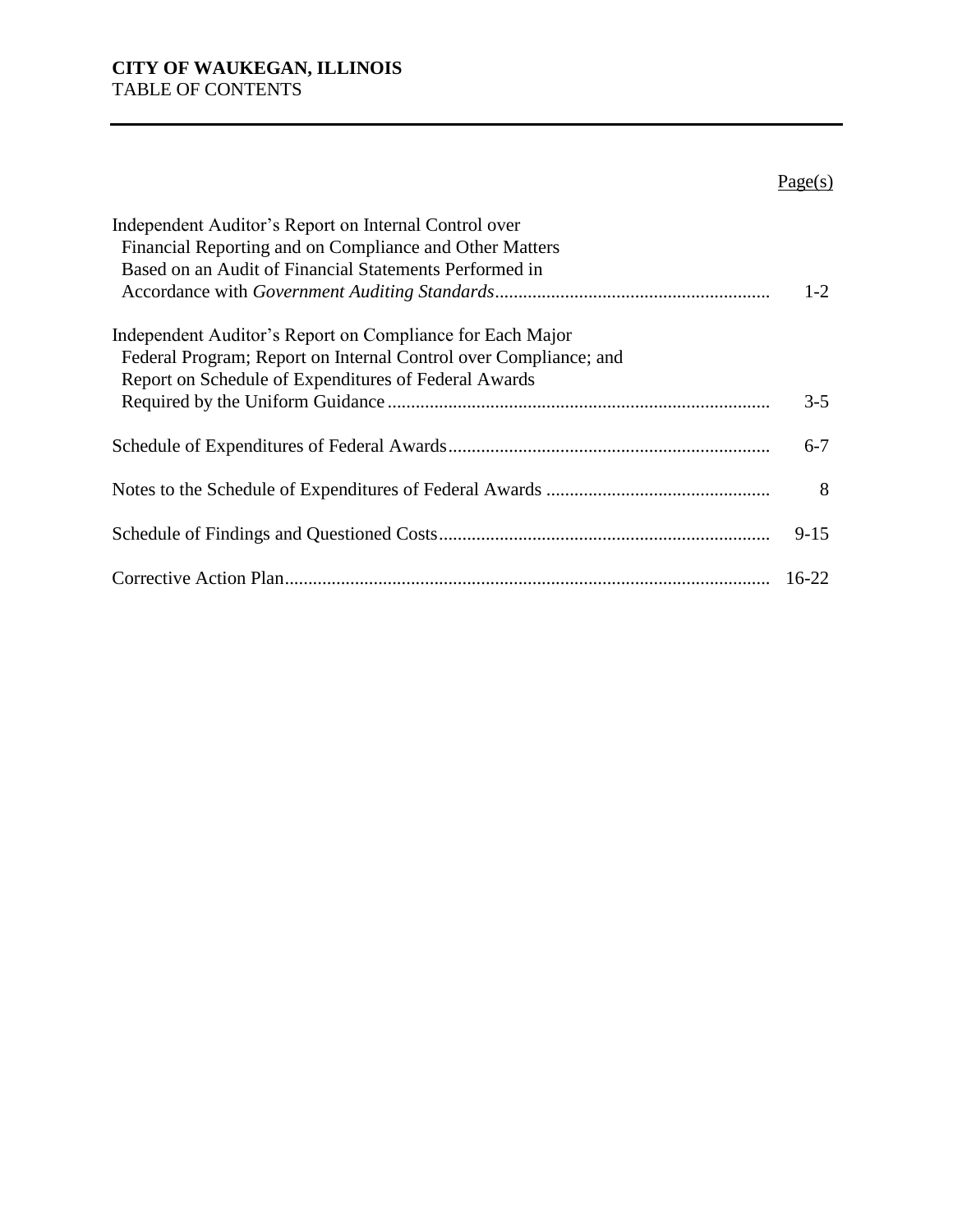630.566.8400 // www.sikich.com



1415 W. Diehl Road, Suite 400 Naperville, Illinois 60563

**Certified Public Accountants & Advisors** Members of American Institute of Certified Public Accountants

# **INDEPENDENT AUDITOR'S REPORT ON INTERNAL CONTROL OVER FINANCIAL REPORTING AND ON COMPLIANCE AND OTHER MATTERS BASED ON AN AUDIT OF FINANCIAL STATEMENTS PERFORMED IN ACCORDANCE WITH** *GOVERNMENT AUDITING STANDARDS*

The Honorable Mayor Members of the City Council City of Waukegan, Illinois

We have audited, in accordance with the auditing standards generally accepted in the United States of America and the standards applicable to financial audits contained in *Government Auditing Standards* issued by the Comptroller General of the United States, the financial statements of the governmental activities, the business-type activities, the discretely presented component unit, each major fund and the aggregate remaining fund information of the City of Waukegan, Illinois (the City), as of and for the year ended April 30, 2017, and the related notes to the financial statements, which collectively comprise the City's basic financial statements, and have issued our report thereon dated November 8, 2017. The financial statements of the Waukegan Public Library, a discretely presented component unit, were not audited in accordance with *Government Auditing Standards,* and accordingly this report does not include reporting on internal control over financial reporting or instances of reportable noncompliance associated with the Waukegan Public Library.

# **Internal Control Over Financial Reporting**

In planning and performing our audit of the financial statements, we considered the City's internal control over financial reporting (internal control) to determine the audit procedures that are appropriate in the circumstances for the purpose of expressing our opinions on the financial statements, but not for the purpose of expressing an opinion on the effectiveness of the City's internal control. Accordingly, we do not express an opinion on the effectiveness of the City's internal control.

A *deficiency in internal control* exists when the design or operation of a control does not allow management or employees, in the normal course of performing their assigned functions, to prevent, or detect and correct, misstatements on a timely basis. A *material weakness* is a deficiency, or a combination of deficiencies in internal control, such that there is a reasonable possibility that a material misstatement of the City's financial statements will not be prevented, or detected and corrected on a timely basis. A *significant deficiency* is a deficiency, or a combination of deficiencies in internal control that is less severe than a material weakness, yet important enough to merit attention by those charged with governance.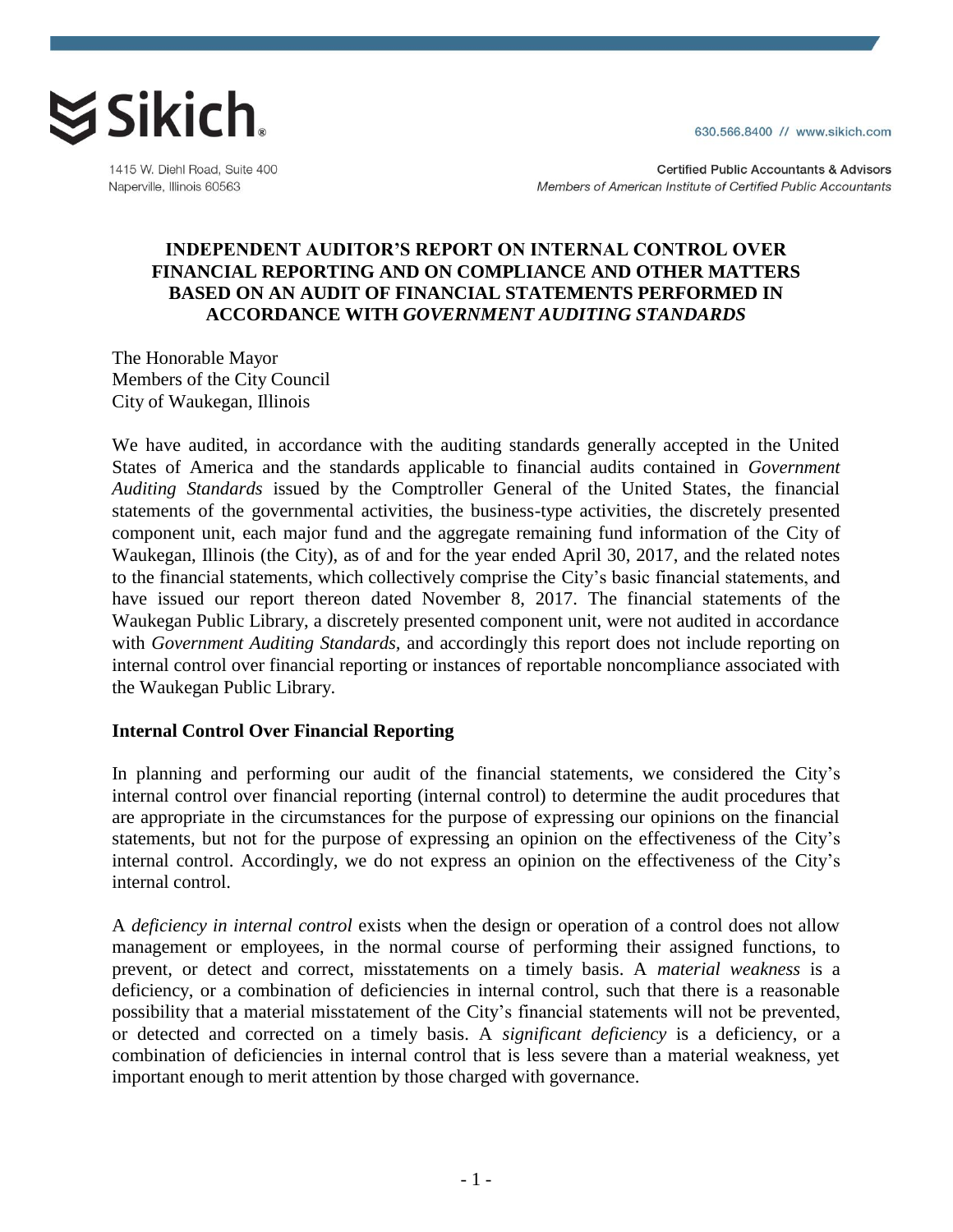Our consideration of internal control was for the limited purpose described in the first paragraph of this section and was not designed to identify all deficiencies in internal control that might be material weaknesses or significant deficiencies and therefore, material weaknesses or significant deficiencies may exist that were not identified. We did identify certain deficiency in internal control, described in the accompanying schedule of findings and questioned costs as item 2017-001 that, we consider to be a material weakness.

# **Compliance and Other Matters**

As part of obtaining reasonable assurance about whether the City's financial statements are free from material misstatement, we performed tests of its compliance with certain provisions of laws, regulations, contracts, and grant agreements, noncompliance with which could have a direct and material effect on the determination of financial statement amounts. However, providing an opinion on compliance with those provisions was not an objective of our audit, and accordingly, we do not express such an opinion. The results of our tests disclosed no instances of noncompliance or other matters that are required to be reported under *Government Auditing Standards*.

# **The City's Responses to Findings**

The City's responses to the findings identified in our audit are described in the accompanying schedule of findings and questioned costs. The City's responses were not subjected to the auditing procedures applied in the audit of the financial statements and, accordingly, we express no opinion on them.

# **Purpose of this Report**

The purpose of this report is solely to describe the scope of our testing of internal control and compliance and the results of that testing, and not to provide an opinion on the effectiveness of the City's internal control or on compliance. This report is an integral part of an audit performed in accordance with *Government Auditing Standards* in considering the City's internal control and compliance. Accordingly, this communication is not suitable for any other purpose.

Sikich 11P

Naperville, Illinois November 8, 2017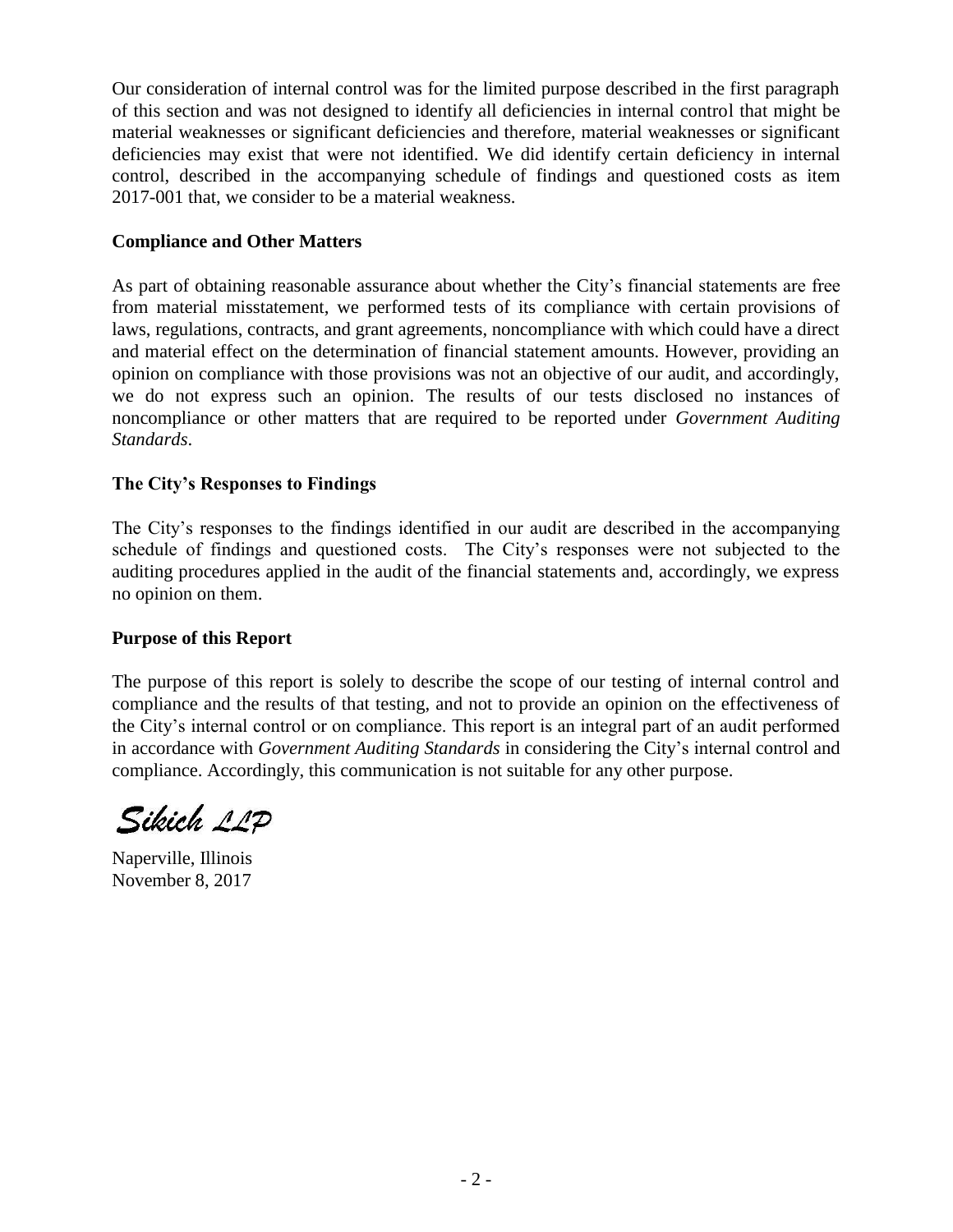630.566.8400 // www.sikich.com



1415 W. Diehl Road, Suite 400 Naperville, Illinois 60563

**Certified Public Accountants & Advisors** Members of American Institute of Certified Public Accountants

# **INDEPENDENT AUDITOR'S REPORT ON COMPLIANCE FOR EACH MAJOR FEDERAL PROGRAM; REPORT ON INTERNAL CONTROL OVER COMPLIANCE; AND REPORT ON SCHEDULE OF EXPENDITURES OF FEDERAL AWARDS REQUIRED BY THE UNIFORM GUIDANCE**

The Honorable Mayor Members of the City Council City of Waukegan, Illinois

# **Report on Compliance for Each Major Federal Program**

We have audited the City of Waukegan, Illinois' (the City) compliance with the types of compliance requirements described in the *OMB Compliance Supplement* that could have a direct and material effect on each of the City's major federal programs for the year ended April 30, 2017. The City's major federal programs are identified in the summary of auditor's results section of the accompanying schedule of findings and questioned costs.

# **Management's Responsibility**

Management is responsible for compliance with federal statutes, regulations, and the terms and conditions of its federal awards applicable to its federal programs.

# **Auditor's Responsibility**

Our responsibility is to express an opinion on compliance for each of the City's major federal programs based on our audit of the types of compliance requirements referred to above. We conducted our audit of compliance in accordance with auditing standards generally accepted in the United States of America; the standards applicable to financial audits contained in *Government Auditing Standards*, issued by the Comptroller General of the United States; and the audit requirements of Title 2 U.S. *Code of Federal Regulations* Part 200, *Uniform Administrative Requirements, Cost Principles, and Audit Requirements for Federal Awards* (Uniform Guidance) Those standards and the Uniform Guidance require that we plan and perform the audit to obtain reasonable assurance about whether noncompliance with the types of compliance requirements referred to above that could have a direct and material effect on a major federal program occurred. An audit includes examining, on a test basis, evidence about the City's compliance with those requirements and performing such other procedures as we considered necessary in the circumstances.

We believe that our audit provides a reasonable basis for our opinion on compliance for each major federal program. However, our audit does not provide a legal determination of the City's compliance.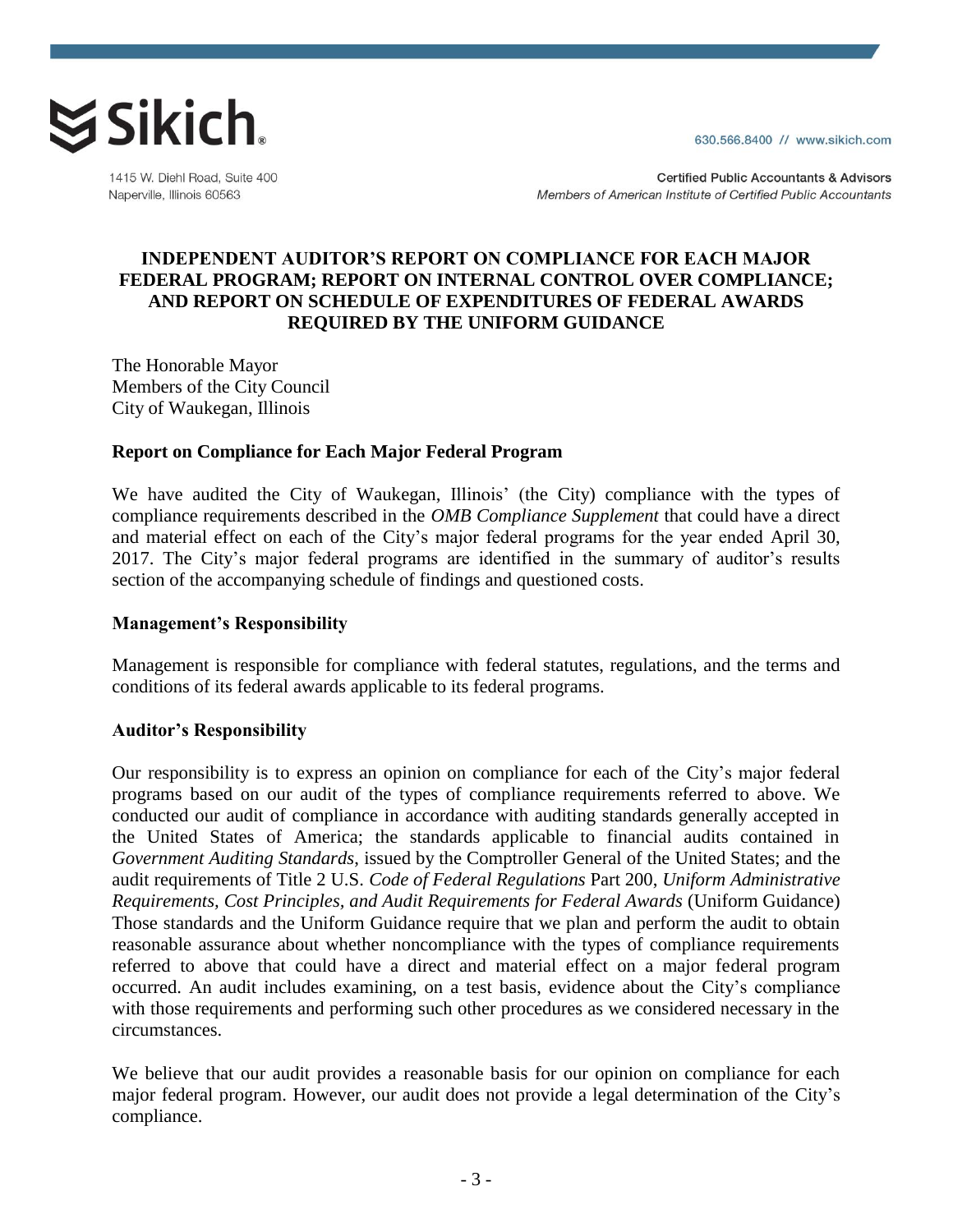# **Opinion on Each Major Federal Program**

In our opinion, the City of Waukegan, Illinois complied, in all material respects, with the types of compliance requirements referred to above that could have a direct and material effect on each of its major federal programs for the year ended April 30, 2017.

# **Other Matters**

The results of our auditing procedures disclosed instances of noncompliance, which are required to be reported in accordance with the Uniform Guidance and which are described in the accompanying schedule of findings and questioned costs as items 2017-002 to 2017-006. Our opinion on each major federal program is not modified with respect to these matters.

The City's responses to the findings identified in our audit are described in the accompanying schedule of findings and questioned costs. The City's responses were not subjected to the auditing procedures applied in the audit of the financial statements and, accordingly, we express no opinion on them.

# **Report on Internal Control Over Compliance**

Management of the City is responsible for establishing and maintaining effective internal control over compliance with the types of compliance requirements referred to above. In planning and performing our audit of compliance, we considered the City's internal control over compliance with the types of requirements that could have a direct and material effect on each major federal program to determine the auditing procedures that are appropriate in the circumstances for the purpose of expressing an opinion on compliance for each major federal program and to test and report on internal control over compliance in accordance with the Uniform Guidance, but not for the purpose of expressing an opinion on the effectiveness of internal control over compliance. Accordingly, we do not express an opinion on the effectiveness of the City's internal control over compliance.

A *deficiency in internal control over compliance* exists when the design or operation of a control over compliance does not allow management or employees, in the normal course of performing their assigned functions, to prevent, or detect and correct, noncompliance with a type of compliance requirement of a federal program on a timely basis. A *material weakness in internal control over compliance* is a deficiency, or combination of deficiencies, in internal control over compliance, such that there is a reasonable possibility that material noncompliance with a type of compliance requirement of a federal program will not be prevented, or detected and corrected, on a timely basis. A *significant deficiency in internal control* over compliance is a deficiency, or a combination of deficiencies, in internal control over compliance with a type of compliance requirement of a federal program that is less severe than a material weakness in internal control over compliance, yet important enough to merit attention by those charged with governance.

Our consideration of internal control over compliance was for the limited purpose described in the first paragraph of this section and was not designed to identify all deficiencies in internal control over compliance that might be material weaknesses or significant deficiencies. We did not identify any deficiencies in internal control over compliance that we consider to be material weaknesses. However, material weaknesses may exist that have not been identified.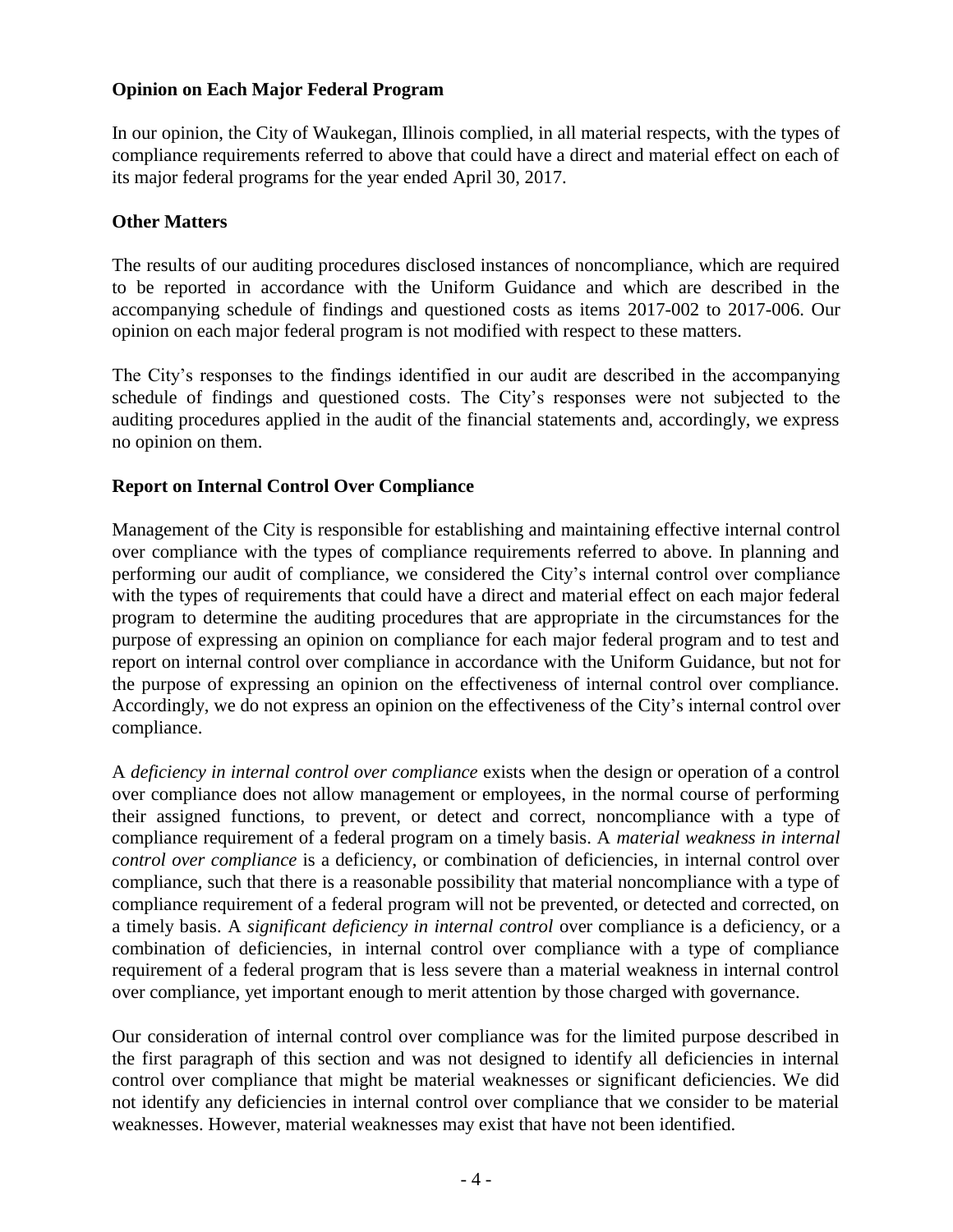The purpose of this report on internal control over compliance is solely to describe the scope of our testing of internal control over compliance and the results of that testing based on the requirements of the Uniform Guidance. Accordingly, this report is not suitable for any other purpose.

# **Report on Schedule of Expenditures of Federal Awards Required by the Uniform Guidance**

We have audited the financial statements of the governmental activities, the business-type activities, the discretely presented component unit, each major fund, and the aggregate remaining fund information of the City, as of and for the year ended April 30, 2017, and the related notes to the financial statements, which collectively comprise the City's basic financial statements. We issued our report thereon dated November 8, 2017, which contained unmodified opinions on those financial statements. Our audit was conducted for the purpose of forming opinions on the financial statements that collectively comprise the basic financial statements. The accompanying schedule of expenditures of federal awards is presented for purposes of additional analysis as required by the Uniform Guidance and is not a required part of the basic financial statements. Such information is the responsibility of management and was derived from and relates directly to the underlying accounting and other records used to prepare the basic financial statements. The information has been subjected to the auditing procedures applied in the audit of the basic financial statements and certain additional procedures, including comparing and reconciling such information directly to the underlying accounting and other records used to prepare the basic financial statements or to the basic financial statements themselves, and other additional procedures in accordance with auditing standards generally accepted in the United States of America. In our opinion, the schedule of expenditures of federal awards is fairly stated in all material respects in relation to the basic financial statements as a whole.

Sikich 11P

Naperville, Illinois November 8, 2017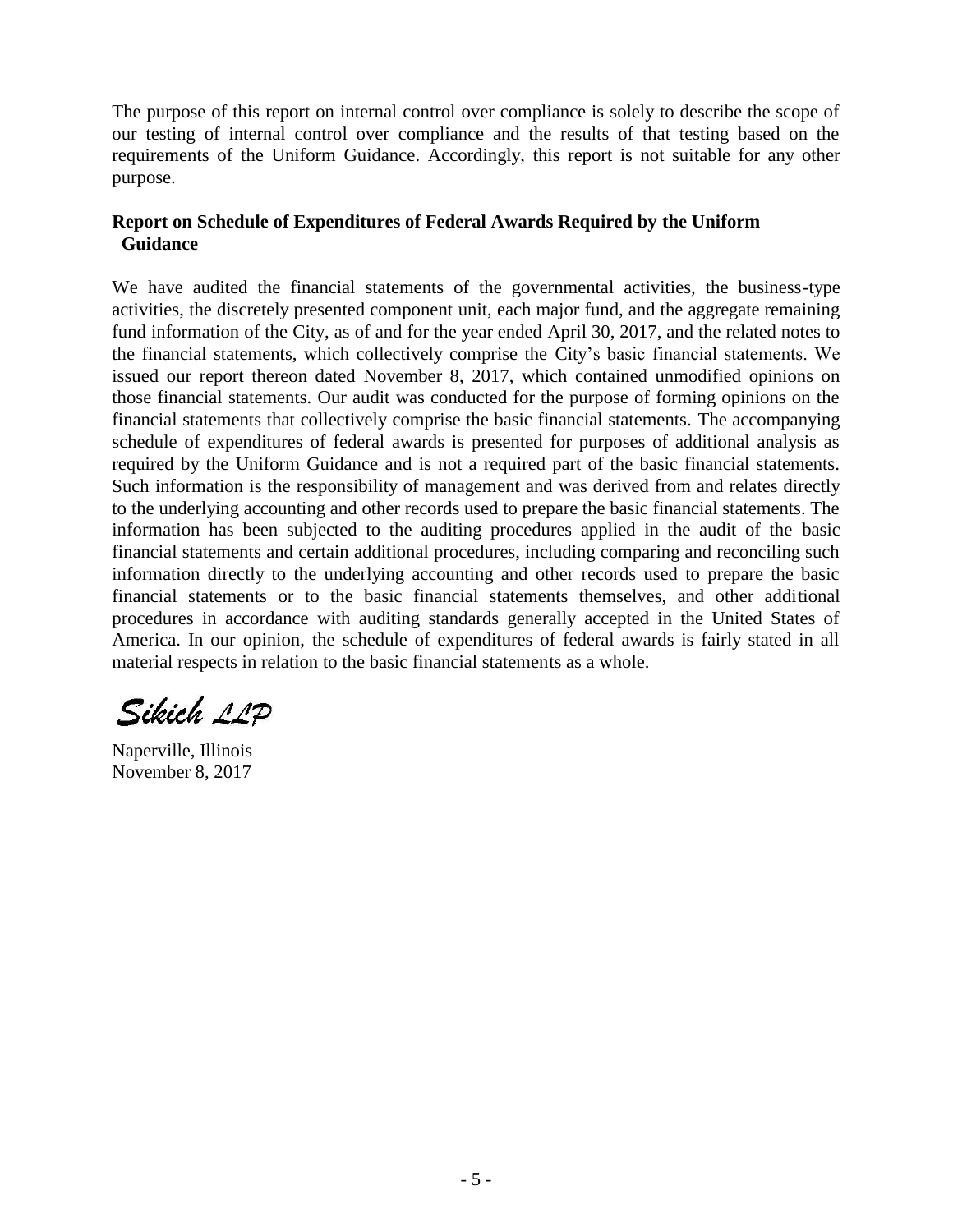### SCHEDULE OF EXPENDITURES OF FEDERAL AWARDS

### For the Year Ended April 30, 2017

| <b>Federal Grantor</b>                                                                                               | <b>Pass-Through Grantor</b>           | <b>Program Title</b>                                                                                                                                                                                                                                             | Federal<br><b>CFDA</b><br><b>Number</b> | Program/Grant<br><b>Number</b>                                           | <b>Expenditures Subrecipients</b>   | Amount<br><b>Provided to</b> |
|----------------------------------------------------------------------------------------------------------------------|---------------------------------------|------------------------------------------------------------------------------------------------------------------------------------------------------------------------------------------------------------------------------------------------------------------|-----------------------------------------|--------------------------------------------------------------------------|-------------------------------------|------------------------------|
|                                                                                                                      |                                       | <b>CDBG</b> - Entitlement Grants Cluster                                                                                                                                                                                                                         |                                         |                                                                          |                                     |                              |
| U.S. Department of Housing and<br><b>Urban Development</b>                                                           | N/A                                   | Community Development Block Grants/Entitlement Grants                                                                                                                                                                                                            | 14.218*                                 | N/A                                                                      | \$1,277,473<br>- \$                 | 127,134                      |
| U.S. Department of Housing and<br><b>Urban Development</b>                                                           |                                       | <b>Total CDBG - Entitlment Grants Cluster</b>                                                                                                                                                                                                                    |                                         |                                                                          | 1,277,473                           | 127,134                      |
|                                                                                                                      | Lake County Consortium                | Home Investment Partnership Program                                                                                                                                                                                                                              | 14.239                                  | N/A                                                                      | 134,068                             | $\sim$                       |
|                                                                                                                      |                                       | Total US Department of Housing and Urban Development                                                                                                                                                                                                             |                                         |                                                                          | 1,411,541                           | 127,134                      |
| U.S. Department of Justice<br>U.S. Department of Justice<br>U.S. Department of Justice<br>U.S. Department of Justice | N/A<br>N/A<br>N/A<br>N/A              | Edward Byrne Memorial Justice Assistance Grant Program (2013)<br>Edward Byrne Memorial Justice Assistance Grant Program (2014)<br>Edward Byrne Memorial Justice Assistance Grant Program (2015)<br>Edward Byrne Memorial Justice Assistance Grant Program (2016) | 16.738<br>16.738<br>16.738<br>16.738    | 2013-DJ-BX-0311<br>2014-DJ-BX-1219<br>2015-DJ-BX-0107<br>2016-DJ-BX-0243 | 25,000<br>5,929<br>34,724<br>35,077 |                              |
| U.S. Department of Justice                                                                                           | N/A                                   | Bulletproof Vest Partnership Program (2016)                                                                                                                                                                                                                      | 16.607                                  | 41-1458127                                                               | 15,513                              |                              |
| U.S. Department of Justice                                                                                           | N/A                                   | <b>Equitable Sharing Program</b>                                                                                                                                                                                                                                 | 16.922                                  | N/A                                                                      | 219,318                             |                              |
|                                                                                                                      |                                       | Total U.S. Department of Justice                                                                                                                                                                                                                                 |                                         |                                                                          | 335,561                             |                              |
| U.S. Department of Homeland Security                                                                                 | N/A                                   | 2014 - Assistance to Firefighters Grant                                                                                                                                                                                                                          | 97.044                                  | EMW-2014-fv-01227                                                        | 486,363                             |                              |
|                                                                                                                      |                                       | Total U.S. Department of Homeland Security                                                                                                                                                                                                                       |                                         |                                                                          | 486,363                             | $\sim$                       |
| U.S. Department of Transportation                                                                                    | Illinois Department of Transportation | Highway Safety Cluster<br>FFY 2016 Sustained Traffic Enforcement Program (STEP Grant)<br>FFY 2017 Sustained Traffic Enforcement Program (STEP Grant)<br><b>Total Highway Safety Cluster</b>                                                                      | 20.600<br>20.600                        | OP-16-0048<br>OP-17-0100                                                 | 35,078<br>27,106<br>62,184          |                              |
|                                                                                                                      |                                       |                                                                                                                                                                                                                                                                  |                                         |                                                                          |                                     |                              |
| U.S. Department of Transportation                                                                                    | Illinois Department of Transportation | Highway Planning & Construction Cluster<br>Highway Planning & Construction<br>Lakefront Bike Path                                                                                                                                                                | 20.205<br>20.205                        | 12-00239-00-BR<br>CMM-9003(018)                                          | 163,582<br>9.155                    |                              |
|                                                                                                                      |                                       | Total Highway Planning & Construction Cluster                                                                                                                                                                                                                    |                                         |                                                                          | 172,737                             | $\overline{\phantom{a}}$     |
|                                                                                                                      |                                       | Total U.S. Department of Transportation                                                                                                                                                                                                                          |                                         |                                                                          | 234,921                             |                              |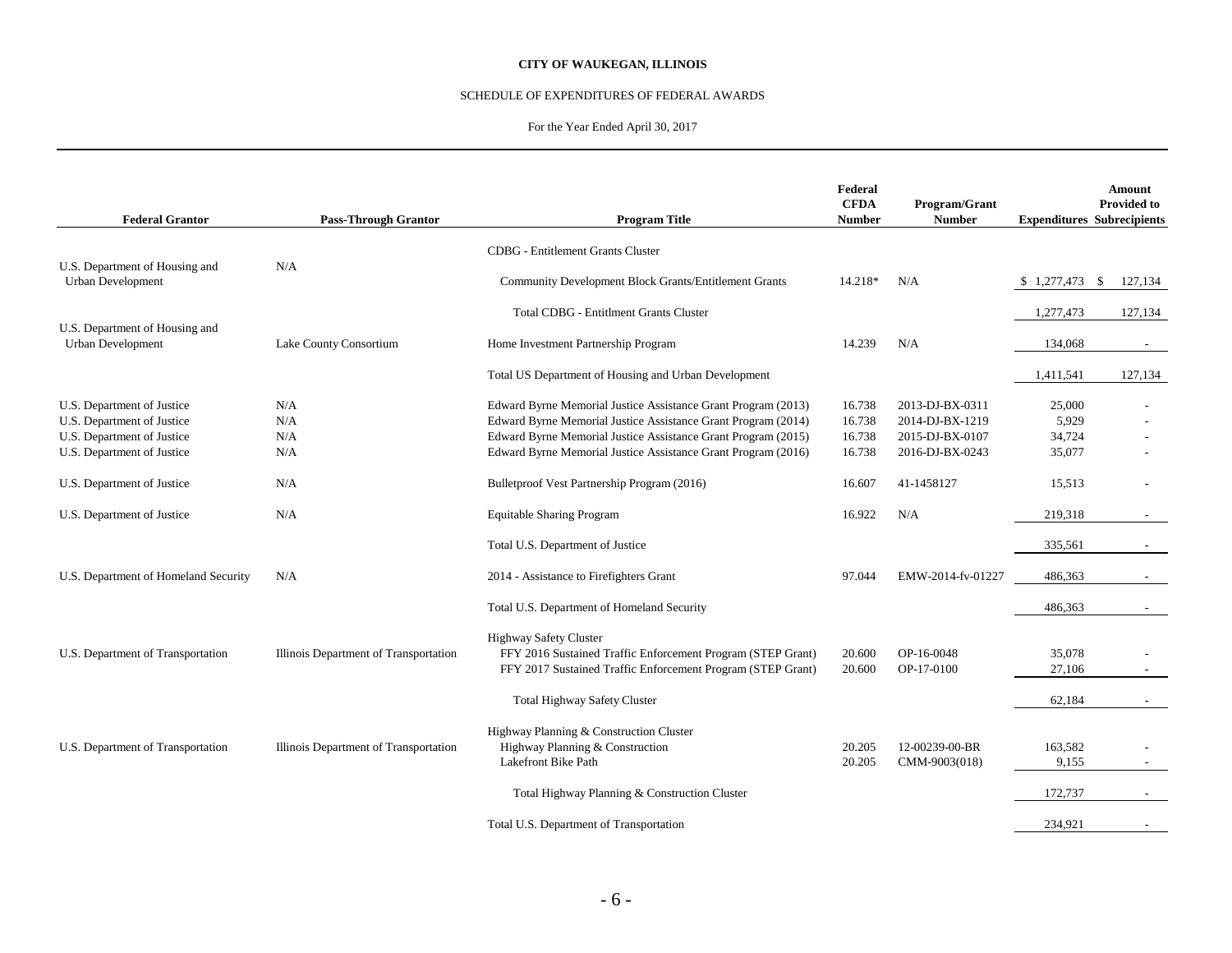### SCHEDULE OF EXPENDITURES OF FEDERAL AWARDS (Continued)

### For the Year Ended April 30, 2017

| <b>Federal Grantor</b>                                | <b>Pass-Through Grantor</b>                        | <b>Program Title</b>                                                                     | Federal<br><b>CFDA</b><br><b>Number</b> | Program/Grant<br><b>Number</b>  |                     | Amount<br><b>Provided to</b><br><b>Expenditures Subrecipients</b> |
|-------------------------------------------------------|----------------------------------------------------|------------------------------------------------------------------------------------------|-----------------------------------------|---------------------------------|---------------------|-------------------------------------------------------------------|
| U.S. Department of Environmental<br>Protection Agency | Illinois Department of<br><b>Natural Resources</b> | Great Lakes Program - Beach Sweeper<br>Facilitation of Waukegan Waterfront Working Group | 66.469<br>66.469                        | <b>GLRI 2034</b><br>GLRI 16-003 | 39,534 \$<br>16,573 | $\overline{\phantom{0}}$<br>$\overline{\phantom{0}}$              |
|                                                       |                                                    | Total U.S. Department of Environmental Protection Agency                                 |                                         |                                 | 56,107              |                                                                   |
| U.S. Department of Commerce                           | Illinois Department of<br><b>Natural Resources</b> | Waukegan Harbor AOC Sustainable Shoreline Plan<br>Waukegan Beach Management Plan         | 11.419<br>11.419                        | 15-048-N14-19<br>NOAA 13 03 21  | 21,908<br>27,708    | $\overline{\phantom{a}}$<br>$\overline{\phantom{0}}$              |
|                                                       |                                                    | Total U.S. Department of Commerce                                                        |                                         |                                 | 49,616              |                                                                   |
| <b>TOTAL EXPENDITURES OF FEDERAL AWARDS</b>           |                                                    |                                                                                          |                                         | \$2,574,109                     | 127,134<br>Ж.       |                                                                   |

\* Denotes major federal program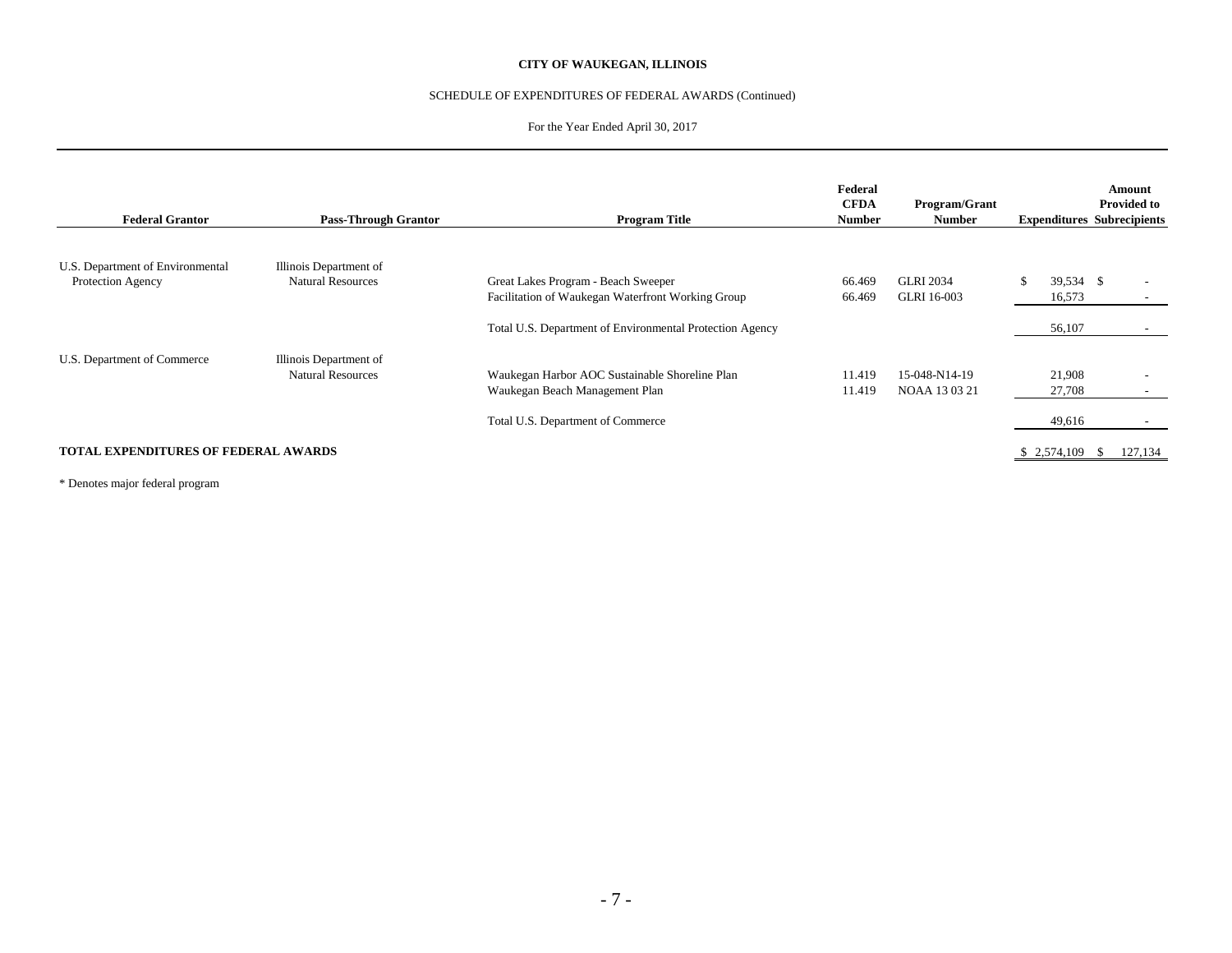# NOTES TO SCHEDULE OF EXPENDITURES OF FEDERAL AWARDS

For the Year Ended April 30, 2017

### **Note A - Basis of Accounting**

The accompanying schedule of expenditures of federal awards has been prepared in accordance with accounting principles generally accepted in the United States of America as promulgated by the Governmental Accounting Standards Board (GASB). It is a summary of the activity of the City's federal award programs prepared on the accrual basis of accounting. Accordingly, expenditures are recognized when the liability has been incurred and revenues are recognized when the qualifying expenditure has been incurred.

### **Note B - Subrecipients**

Of the federal expenditures presented in this schedule, the City provided federal awards to subrecipients from the Community Development Block Grants/Entitlement Grants Program (CFDA #14.218) in the amount of \$127,134.

### **Note C - Other Information**

The City did not receive or provide any federal insurance, free rent, or noncash assistance during the year ended April 30, 2017.

### **Note D - Community Development Block Grant Loans (CFDA #14.218)**

The amount of loans outstanding at April 30, 2017 under the Community Development Block Grants/Entitlement Grants Program (CFDA #14.218) was \$1,038,531. Current year disbursements totaled \$114,210. The current year loan disbursements are included in the federal expenditures presented in the Schedule of Expenditures of Federal Awards. The loans have no continuing compliance requirements aside from loan repayment.

### **Note E - 10% De Minimis Indirect Cost Rate**

The City has not elected to use the 10% de minimis indirect cost rate as permitted by 2 CFR Section 200.414.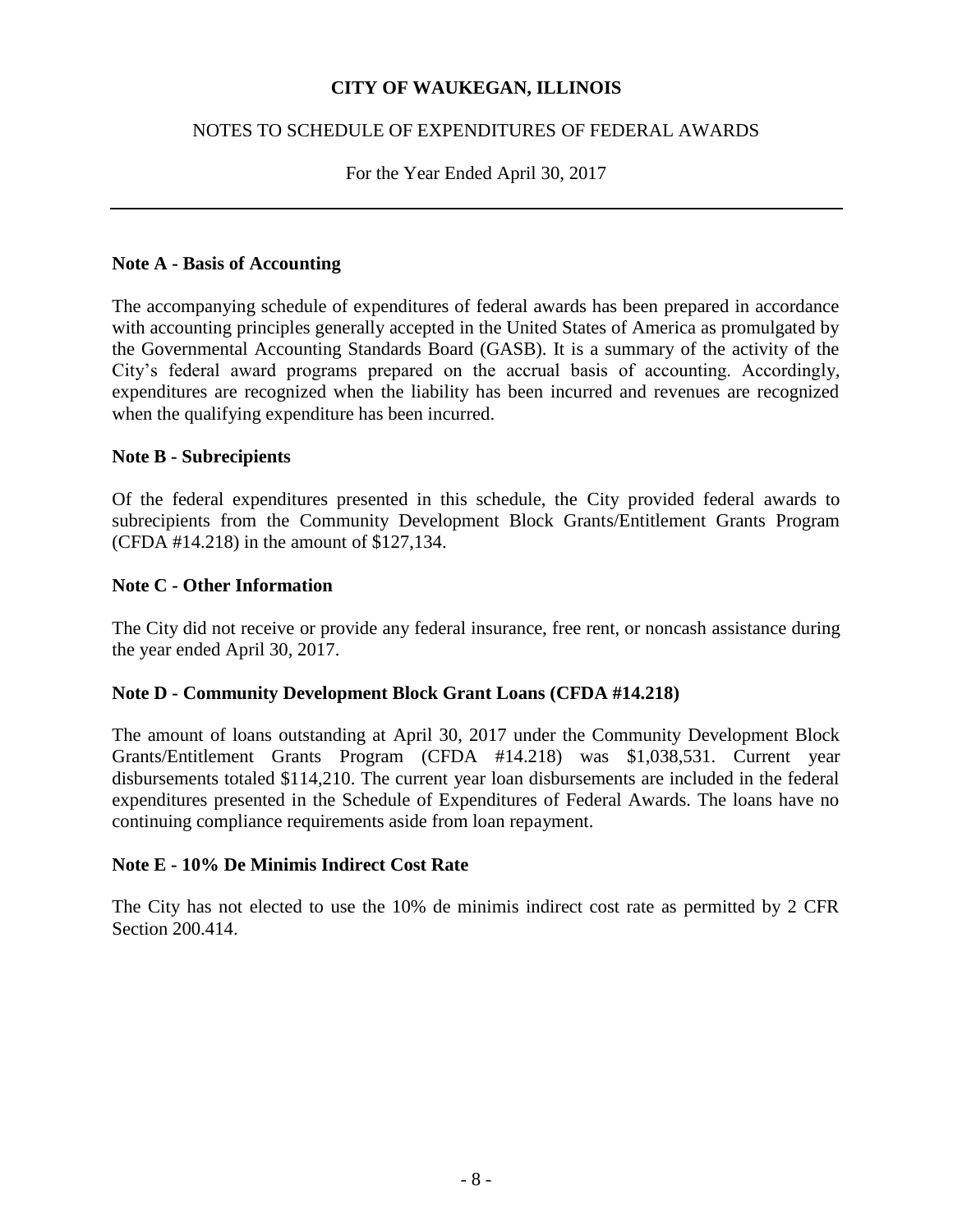# SCHEDULE OF FINDINGS AND QUESTIONED COSTS

# For the Year Ended April 30, 2017

# **Section I - Summary of Auditor's Results**

# Financial Statements

| Type of report the auditor issued on whether the financial<br>statements audited were prepared in accordance with<br>Generally Accepted Accounting Principles (GAAP): |                                                              | Unmodified                      |          |                                                               |
|-----------------------------------------------------------------------------------------------------------------------------------------------------------------------|--------------------------------------------------------------|---------------------------------|----------|---------------------------------------------------------------|
| Internal control over financial reporting:<br>Material weakness(es) identified?<br>Significant deficiency(ies) identified?                                            |                                                              | $\frac{X}{1}$ yes $\frac{1}{1}$ |          | no<br>$\frac{\ }{\ }$ yes $\frac{X}{X}$ none reported         |
| Noncompliance material to financial statements noted?                                                                                                                 |                                                              |                                 | yes X no |                                                               |
| <b>Federal Awards</b>                                                                                                                                                 |                                                              |                                 |          |                                                               |
| Internal control over major federal programs:<br>Material weakness(es) identified?<br>Significant deficiency(ies) identified?                                         |                                                              |                                 |          | $\frac{y \text{es}}{y \text{es}}$ $\frac{X}{X}$ none reported |
| Type of auditor's report issued on compliance for<br>major federal programs:                                                                                          |                                                              | Unmodified                      |          |                                                               |
| Any audit findings disclosed that are required to be<br>reported in accordance with 2 CFR 200.516(a)?                                                                 |                                                              | $X$ yes $\qquad$                |          | yes                                                           |
| Identification of major federal programs:                                                                                                                             |                                                              |                                 |          |                                                               |
| $CFDA$ Number(s)                                                                                                                                                      | Name of Federal Program or Cluster                           |                                 |          |                                                               |
| 14.218                                                                                                                                                                | <b>Community Development Block Grants/Entitlement Grants</b> |                                 |          |                                                               |
| Dollar threshold used to distinguish between<br>Type A and Type B programs:                                                                                           |                                                              | \$750,000                       |          |                                                               |
| Auditee qualified as low-risk auditee?                                                                                                                                |                                                              |                                 | yes X    | no                                                            |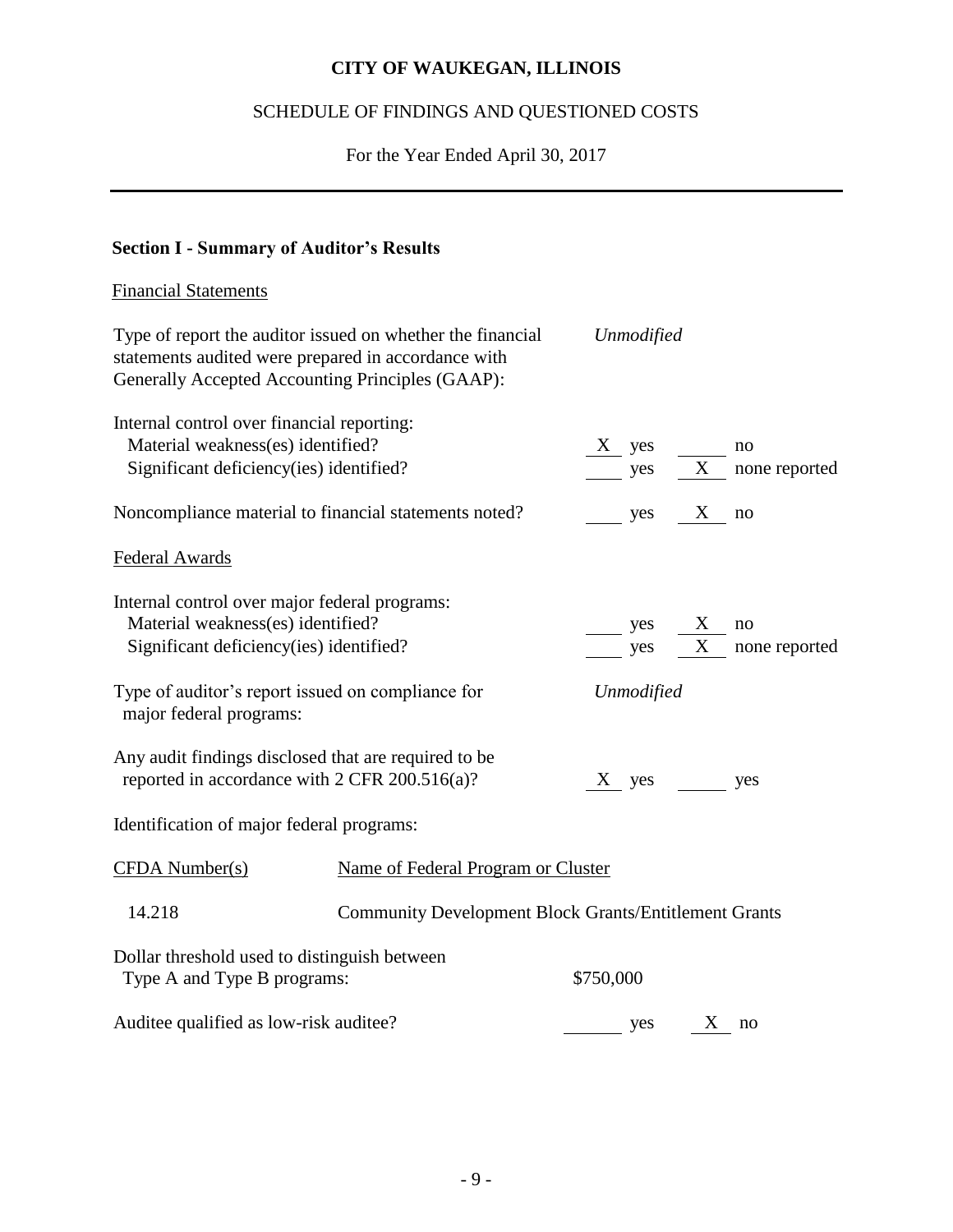# SCHEDULE OF FINDINGS AND QUESTIONED COSTS (Continued)

# For the Year Ended April 30, 2017

### **Section II - Financial Statement Findings**

### **2017-001: Internal Control over Financial Reporting**

### **Repeat of Findings 2016-001 and 2016-002 (MATERIAL WEAKNESS)**

*Criteria:* Statement on Auditing Standards (SAS) No. 115 requires auditors to communicate weaknesses in the City's internal control, and to report a material weakness if material journal entries are detected as a part of the financial audit, or the auditor prepares the annual financial statements and notes.

*Condition:* We noted a lack of review of certain documentation which contained clerical errors. Material journal entries were also identified during the course of the audit and we, as the auditors, assisted in the preparation of the annual financial statements. This Single Audit finding is a repeat finding and is also reported in Section IV - Prior Year Audit Findings as Single Audit Findings 2016-001 and 2016-002.

*Cause:* City staff was not able to identify certain adjusting journal entries and the City contracted with the auditors to assist in the preparation of the financial statements.

*Effect:* The financial statements need to contain all of the required disclosures and account balances without material changes by the auditors.

*Recommendation:* We recommend that the City put in place procedures in order to reduce the amount of errors noted and the risk of material journal entries, as well as determining if resources would be available to prepare a complete set of financial statements.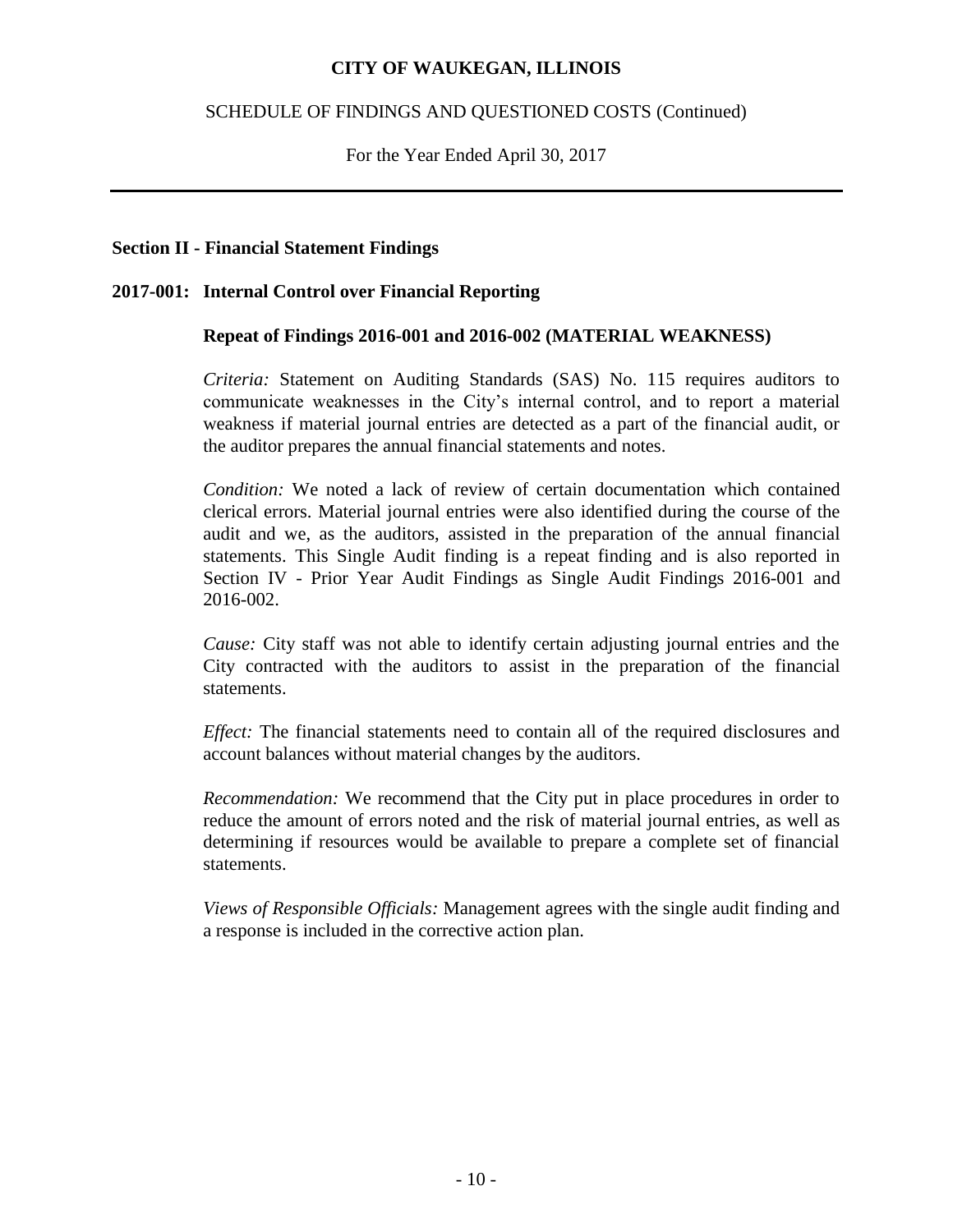# SCHEDULE OF FINDINGS AND QUESTIONED COSTS (Continued)

### For the Year Ended April 30, 2017

### **Section III - Federal Award Findings and Questioned Costs**

### **U.S. DEPARTMENT OF HOUSING AND URBAN DEVELOPMENT (HUD)**

# **2017-002: Lack of Documentation Regarding Suspension and Debarment of Contractors Program:** Community Development Block Grants/Entitlement Grants Cluster (CDBG) - CFDA # 14.218

*Criteria:* Non-Federal entities are prohibited from contracting with, or making subawards, under covered transactions to parties that are suspended or debarred. The non-Federal entity must verify that the entity, as defined in 2 CFR section 180.995, is not suspended or debarred or otherwise excluded from participating in the transaction. This verification may be accomplished by checking the System for Award Management (SAM) Exclusions maintained by the General Services Administration (GSA) and available at sam.gov.

*Condition:* The City is not documenting the review of Sam.gov to ensure it's vendors in the CDBG program are not suspended or debarred. Statistical sampling was not used within making sample selections.

*Questioned Costs:* Not determinable.

*Context:* We selected 25 expenditures for testing, to determine that the City verified the vendor's suspension and debarment status on the Sam.gov website, indicating that the vendor was neither suspended nor debarred. We noted that 2 of the 25 expenditures did not satisfy the stated criteria. We view this as instances of noncompliance in regards to lack of documentation related to suspension and debarment of contractors program.

*Effect:* The City could enter into a contract for services under the CDBG program with a vendor that has been either suspended or debarred via Sam.gov.

*Recommendation:* The City should implement a process that ensures that the file for all vendors the City contracts with for the CDBG program includes evidence that the City checked the vendor's suspension and debarment status on the Sam.gov website.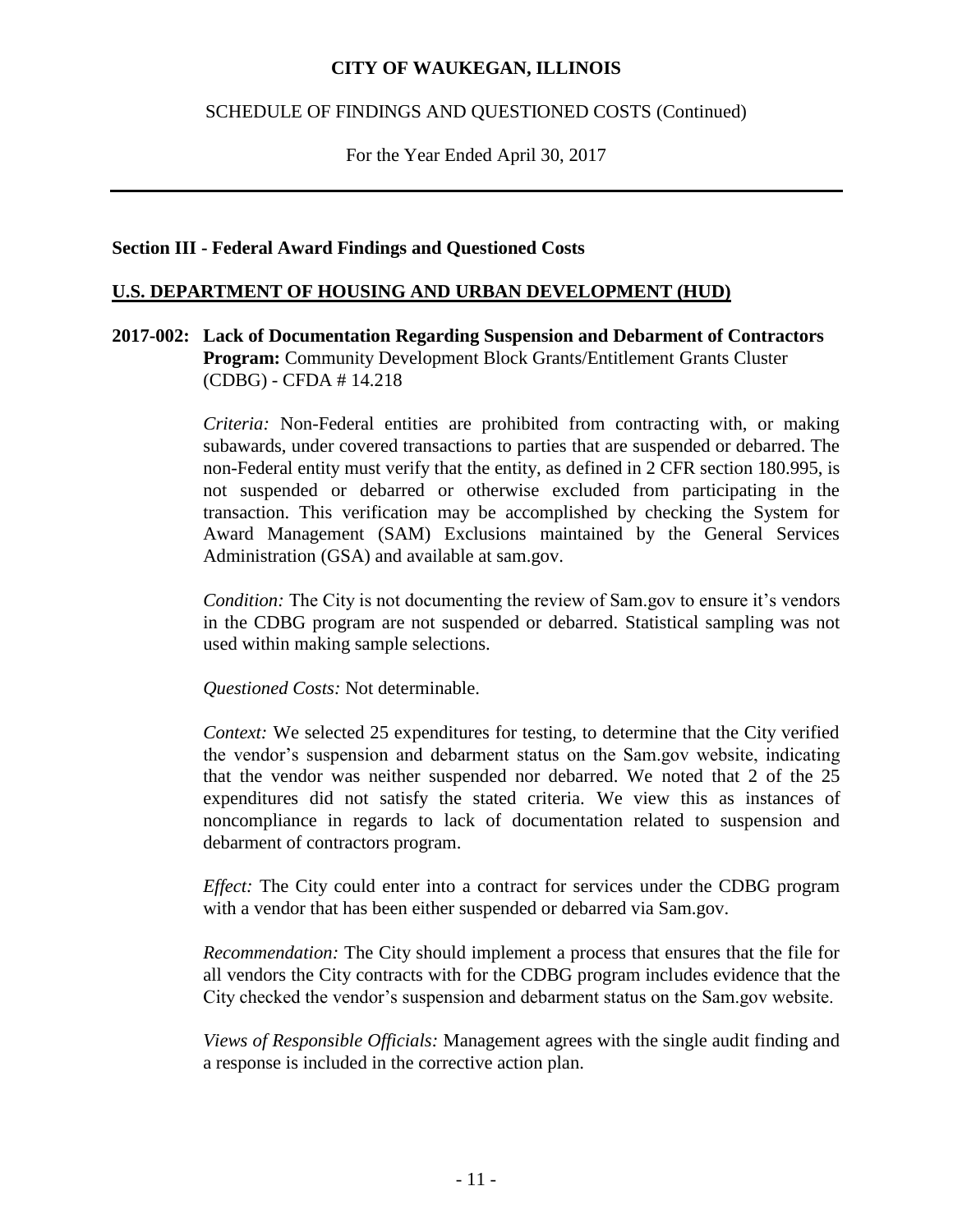# SCHEDULE OF FINDINGS AND QUESTIONED COSTS (Continued)

### For the Year Ended April 30, 2017

### **Section III - Federal Award Findings and Questioned Costs (Continued)**

### **U.S. DEPARTMENT OF HOUSING AND URBAN DEVELOPMENT (HUD) (Continued)**

### **2017-003: Documentation of Environmental Review/Evaluation**

**Program:** Community Development Block Grants/Entitlement Grants Cluster (CDBG) - CFDA # 14.218

*Criteria:* CDBG projects must have an environmental review conducted, unless they meet criteria specified in the regulations that would exempt or exclude them from Request for Release of Funds (RROF) and environmental certification requirements (24 CFR sections 58.1, 58.22, 58.34, 58.35, and 570.604).

*Condition:* The City did not maintain documentation that an environmental review/ evaluation was performed. Statistical sampling was not used within making sample selections.

### *Questioned Costs:* Not determinable.

*Context:* We selected 25 expenditures for testing, to determine that the City had an environmental review/evaluation performed on the project and maintained documentation of such evaluation. We noted that 1 of the 25 expenditures did not satisfy the stated criteria. We view this as an instance of noncompliance in regards to lack of documentation related to environmental review/evaluation.

*Effect:* The City is not in compliance with the Federal requirements for the performance and documentation of environmental reviews.

*Recommendation:* The City should implement a process that ensures that an environmental review is conducted for each project and is adequately documented in the project file. If an environmental review was not required for a certain project, documentation of this decision should be documented in the project file.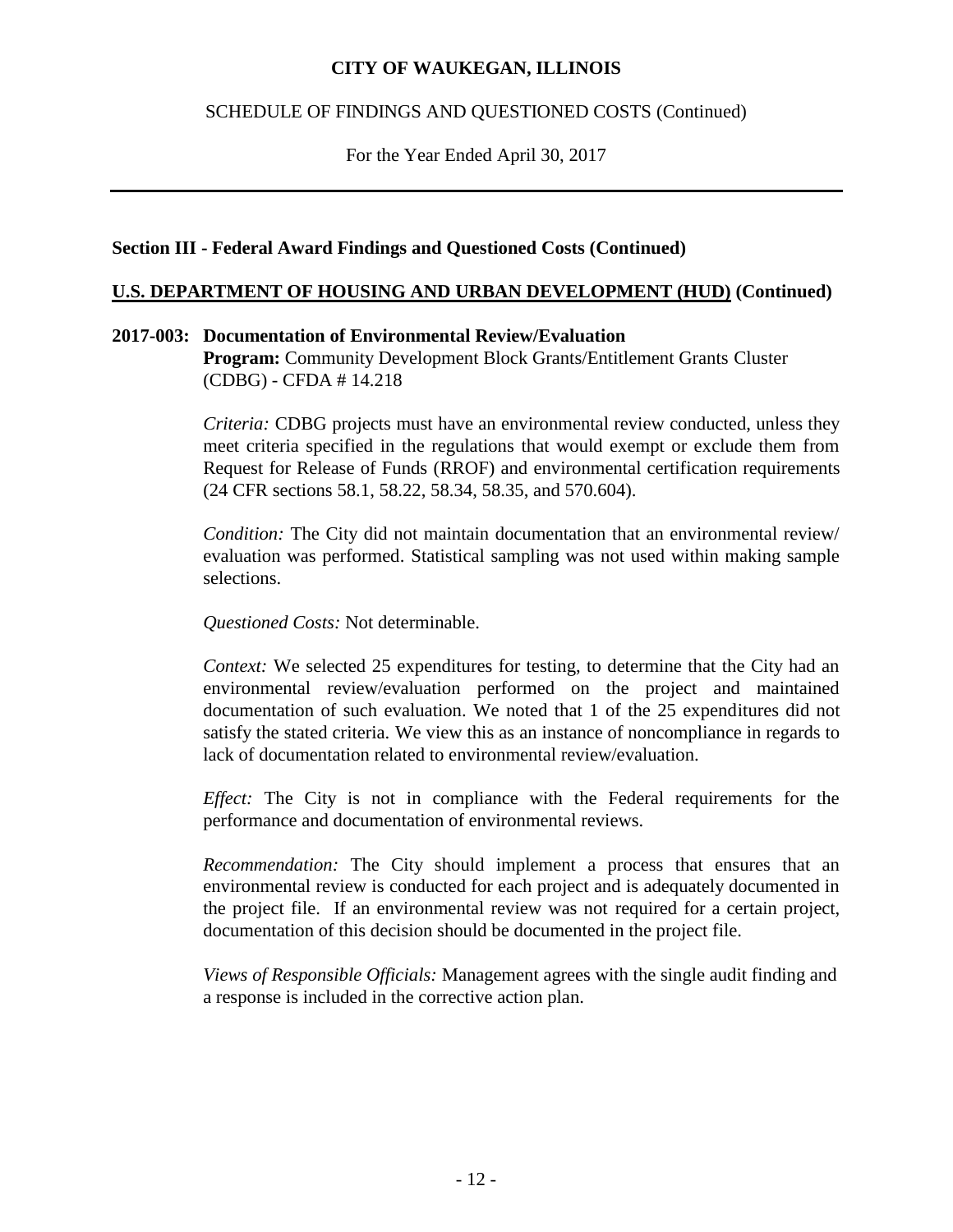# SCHEDULE OF FINDINGS AND QUESTIONED COSTS (Continued)

### For the Year Ended April 30, 2017

### **Section III - Federal Award Findings and Questioned Costs (Continued)**

### **U.S. DEPARTMENT OF HOUSING AND URBAN DEVELOPMENT (HUD) (Continued)**

### **2017-004: Timely Submission of Quarterly Financial Reports**

**Program:** Community Development Block Grants/Entitlement Grants Cluster (CDBG) - CFDA # 14.218

*Criteria:* Federal Financial Report SF-425 is used as a standardized format to report program expenditures under Federal awards. The City is required to submit the SF-425 report for the CDBG program on a quarterly basis. These reports are required to be submitted within 30 days of the period end.

*Condition:* The City is not submitting the required SF-425 report within 30 days of the period end. Statistical sampling was not used within making sample selections.

*Questioned Costs:* Not determinable.

*Context:* We tested all four quarterly SF-425 reports to determine the accuracy of the expenditures reported and timely submission of the reports to HUD. We noted that 2 of the 4 reports were not submitted timely, within 30 days of the period end. We view this as instances of noncompliance in regards to timely submission of quarterly financial reports.

*Effect:* The City is not in compliance with Federal requirements for the timely submission of financial reports.

*Recommendation:* The City should implement a process that will ensure that all reports are submitted on a timely basis.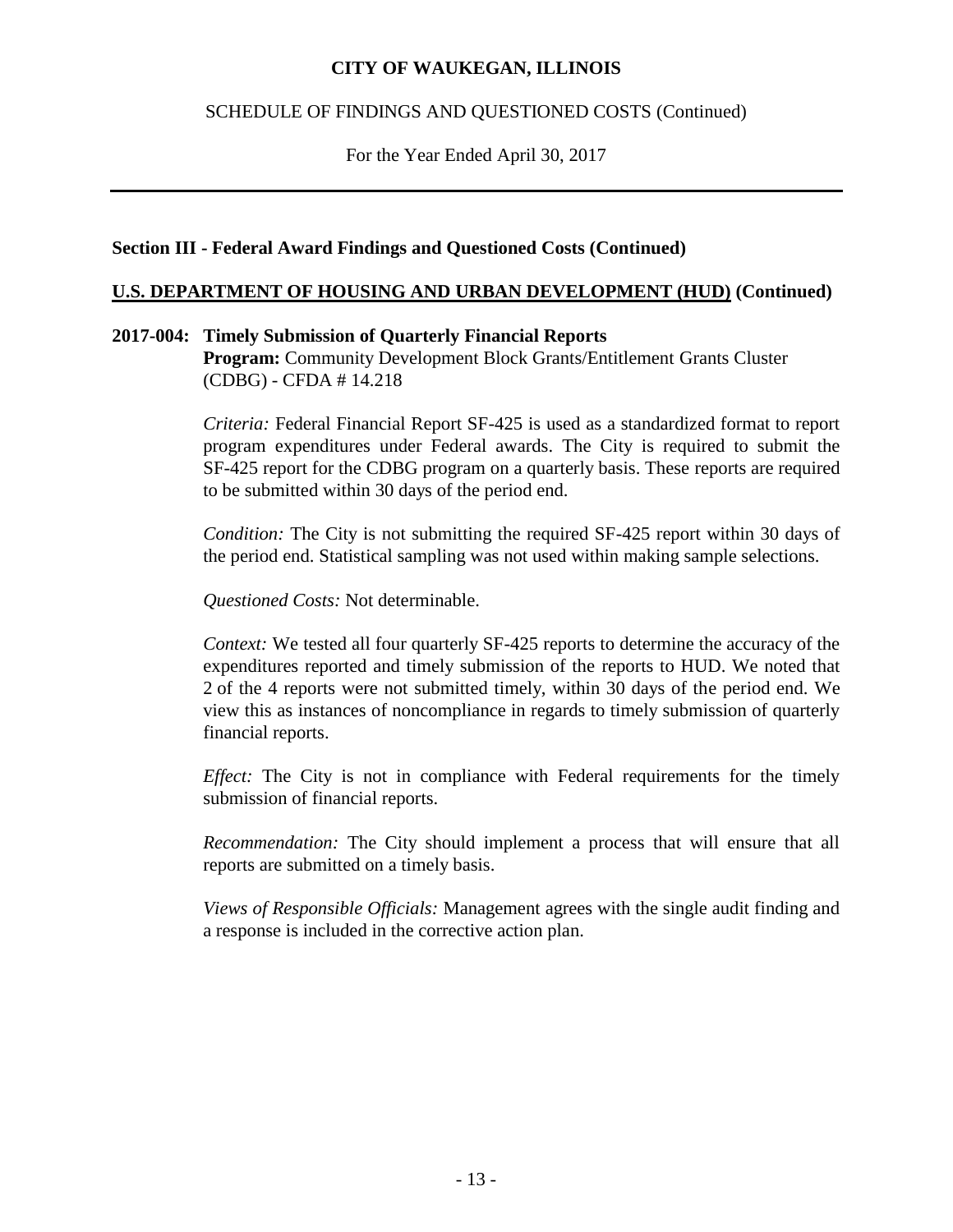# SCHEDULE OF FINDINGS AND QUESTIONED COSTS (Continued)

### For the Year Ended April 30, 2017

### **Section III - Federal Award Findings and Questioned Costs (Continued)**

### **U.S. DEPARTMENT OF HOUSING AND URBAN DEVELOPMENT (HUD) (Continued)**

### **2017-005: Required Elements of Subrecipient Contract Provisions**

**Program:** Community Development Block Grants/Entitlement Grants Cluster (CDBG) - CFDA # 14.218

*Criteria:* OMB Compliance Requirements state that, before disbursing any CDBG funds to a subrecipient, the City should enter into a written agreement with the subrecipient. The agreement must include provisions concerning the statement of work, records and reports, program income, and uniform administrative requirements (24 CFR Section 570.503).

*Condition:* The contract the City uses to execute agreements with subrecipients is missing several of the required elements in the provisions of the agreement.

*Questioned Costs:* Not determinable.

*Context:* We reviewed the standard agreement the City uses to execute agreements with subrecipients for the CDBG program. We noted that the provisions of the agreement are missing elements such as CFDA #, mention of Uniform Guidance Requirements and the indirect cost rate used. We view this as an instance of noncompliance in regards to required elements of subrecipient contract provisions.

*Effect:* The City is not in compliance with Federal requirements regarding the required elements to be included in the provisions of executed agreements with subrecipients.

*Recommendation:* The City should re-write the standard subrecipient agreement for the CDBG program, to ensure it includes all of the required elements in the provisions. The City should use this newly written document to execute agreements with all CDBG subrecipients.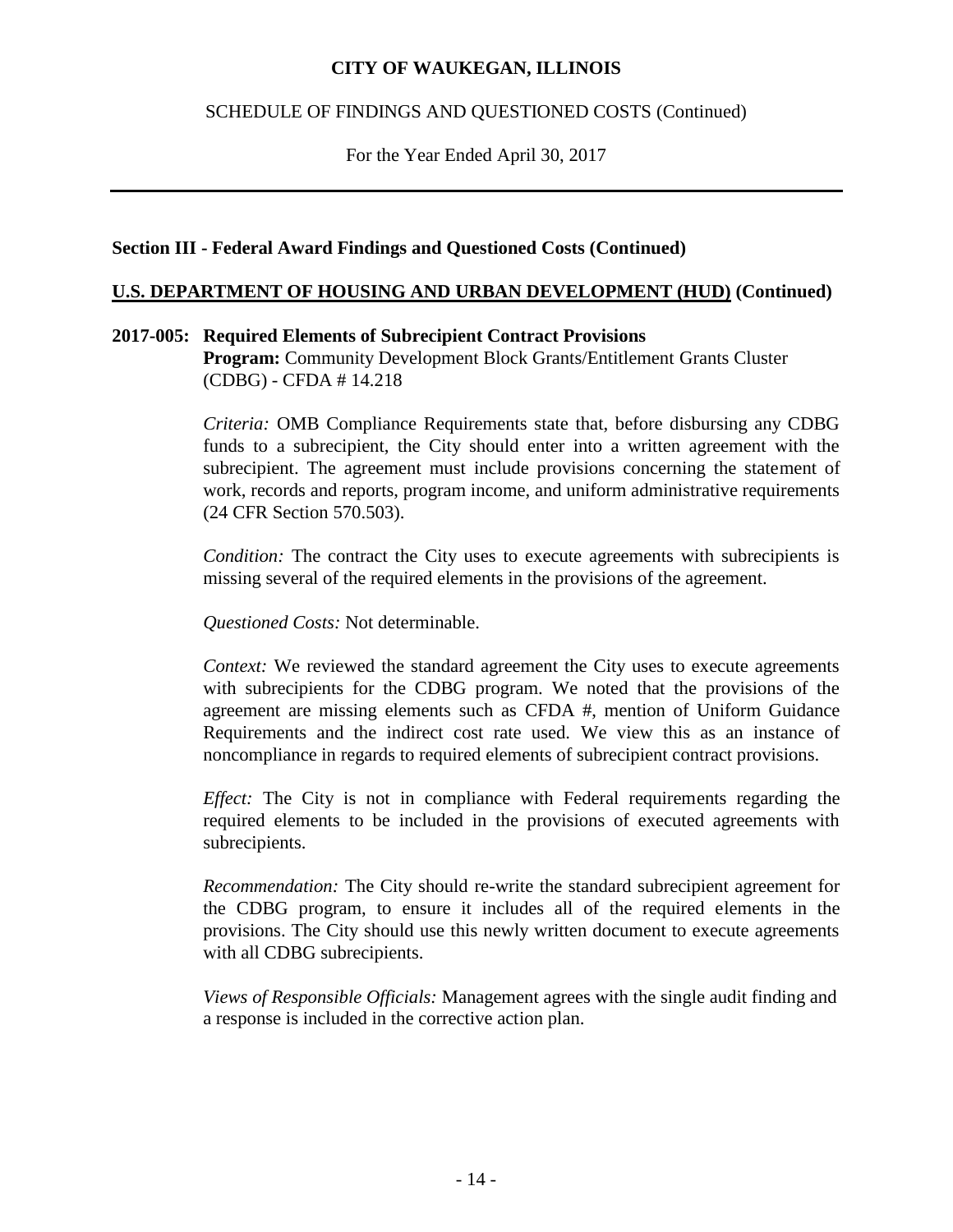# SCHEDULE OF FINDINGS AND QUESTIONED COSTS (Continued)

### For the Year Ended April 30, 2017

### **Section III - Federal Award Findings and Questioned Costs (Continued)**

### **U.S. DEPARTMENT OF HOUSING AND URBAN DEVELOPMENT (HUD) (Continued)**

### **2017-006: Submission of HUD 60002 Report**

**Program:** Community Development Block Grants/Entitlement Grants Cluster (CDBG) - CFDA # 14.218

*Criteria:* OMB Compliance requirements state that recipients that administer covered housing and community development assistance in excess of \$200,000 in a program year, must submit HUD 60002, *Section 3 Summary Report, Economic Opportunities for Low- and Very Low-Income Persons (OMB No. 2529-0043)*, information using the automated Section 3 Performance Evaluation and Registry System (24 CFR section 135.3(a)(1) and 135.90).

*Condition:* The City did not submit the required HUD 60002 report.

*Questioned Costs:* Not determinable.

*Context:* During our testing, we noted that the City was required to prepare and submit the HUD 60002 Report for the first time in fiscal year 2017 due to the street improvement program, as it exceeded \$300,000 in expenditures during the year. However, the form has not been prepared or submitted, because program personnel are not trained in preparing the report. We view this as an instance of noncompliance in regards to submission of HUD 60002 report.

*Effect:* The City is not in compliance with Federal requirements for the preparation and submission of the HUD 60002 report.

*Recommendation:* The City should implement a process that will ensure that all required reports are submitted on a timely basis. The City should ensure that program personnel are properly trained in the preparation of all required reports.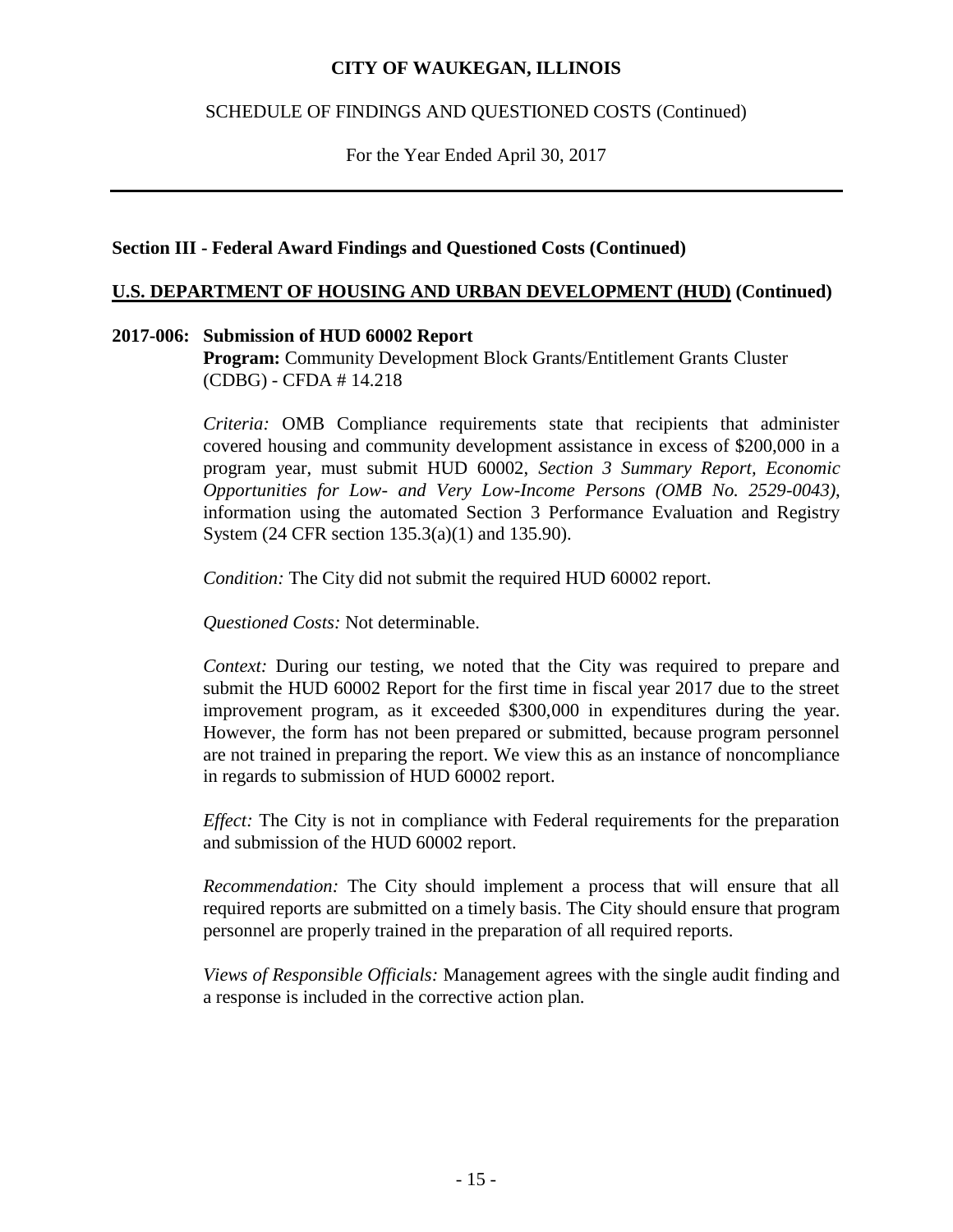# SCHEDULE OF FINDINGS AND QUESTIONED COSTS (Continued)

# For the Year Ended April 30, 2017

### **Section IV - Summary Schedule of Prior Audit Findings**

# **U.S. DEPARTMENT OF HOUSING AND URBAN DEVELOPMENT (HUD)**

### **2016-001: External Financial Reporting**

### **2017 Status Update**

This finding is repeated and is included in Section II as Finding 2017-001.

### **2016-002: Internal Control Environment**

### **2017 Status Update**

This finding is repeated and is included in Section II as Finding 2017-001.

# **2016-003: Payroll Expenditure Allocation Between Programs Program:** Community Development Block Grants/Entitlement Grants Cluster (CDBG) - CFDA # 14.218

### **2017 Status Update**

No similar findings were noted in the current year. This item has been satisfactorily addressed.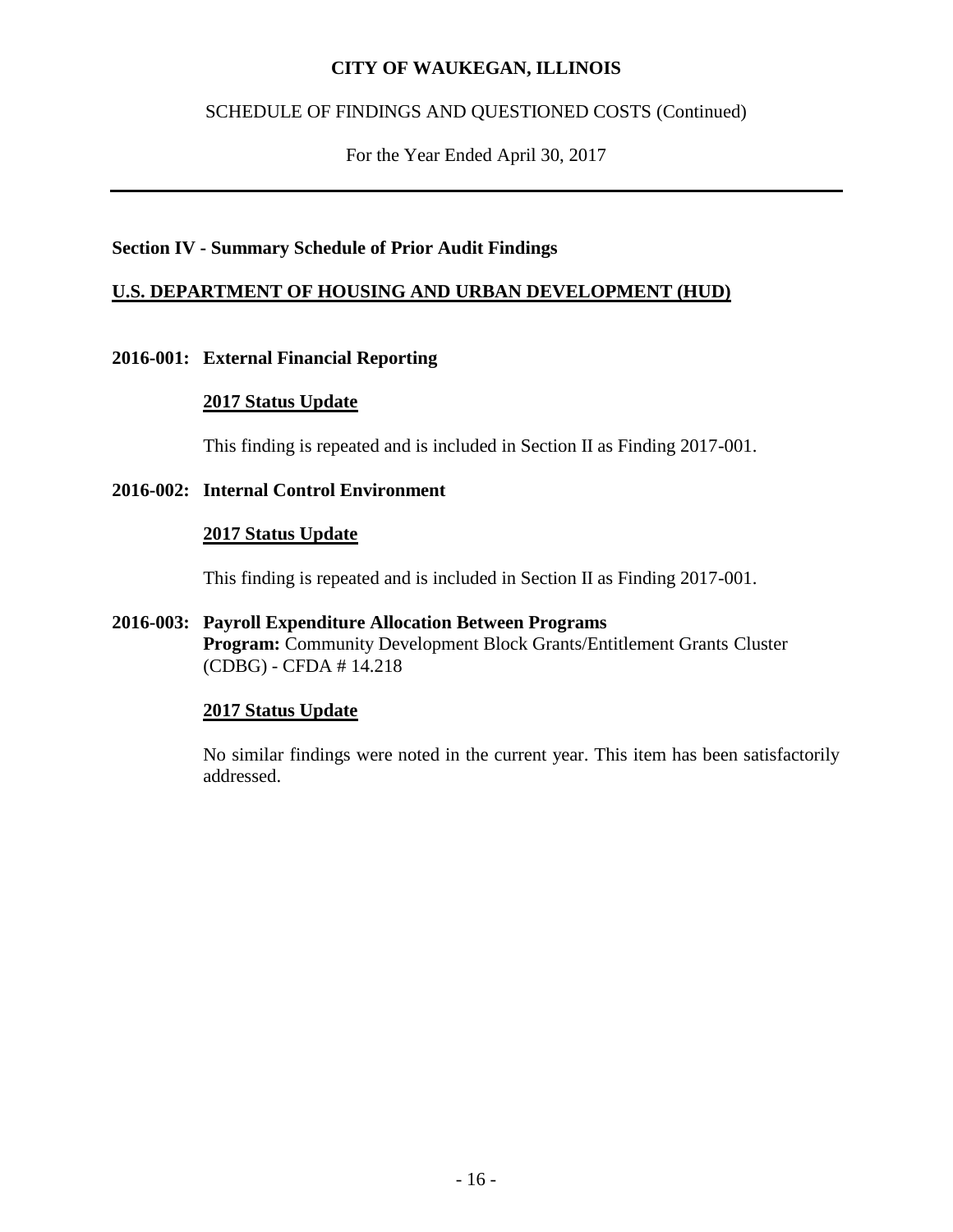

# **CITY OF WAUKEGAN**

Corrective Action Plan

### For the Year Ended April 30, 2017

# **2017-001 Internal Control over Financial Reporting**

### Condition Found

We noted a lack of review of certain documentation that contained clerical errors. Material journal entries were also identified during the course of the audit and we, as the auditors, assisted in the preparation of the annual financial statements and notes.

### Corrective Action Plan

Due to a new Mayor sworn in May 2017, a change in external auditors was instituted following a request for proposal process. In the past, the preparation of the government wide adjusting journal entries and financial statements was outsourced to the external auditors. With the change in auditors, an effort to bring these functions in-house is being made but could not be fully accomplished within the first year. Therefore, several of the adjusting journal entries made by the auditors instead of by city staff were related to this transition. Furthermore, also related to the change in Mayoral administration, no annual budget / appropriation was prepared prior to the end of the fiscal year. Hence, when audit fieldwork would usually be the primary focus of the Finance Department in May and June, much of that time was spent crafting a proposed budget and appropriation which hindered staff's ability to sufficiently prepare in a timely manner for audit field work. This is not anticipated to reoccur for the 2018 fiscal year.

Currently monthly bank, pension fund, and library fund reconciliations are already in place with properly segregated reviews and adjustments. Additional reconciliations will be added including a the monthly water billing subsystem to the general ledger, payroll module reports to the general ledger, and third-party administrator claims payments to the general ledger. These reconciliation processes will be instituted with appropriate reviews by senior accounting staff well in advance of audit field work starting.

Due to budgetary limitations the city does not anticipate investing in software to allow for the inhouse preparation of the full financial statements and notes; however, certain entries to convert the individual fund activity to government wide statements were started during the 2017 fiscal year and will be completely done in-house for the 2018 fiscal year.

Responsible Person for Corrective Action Plan

Director of Finance

Implementation Date of Corrective Action Plan

November 1, 2017-process improvement implementation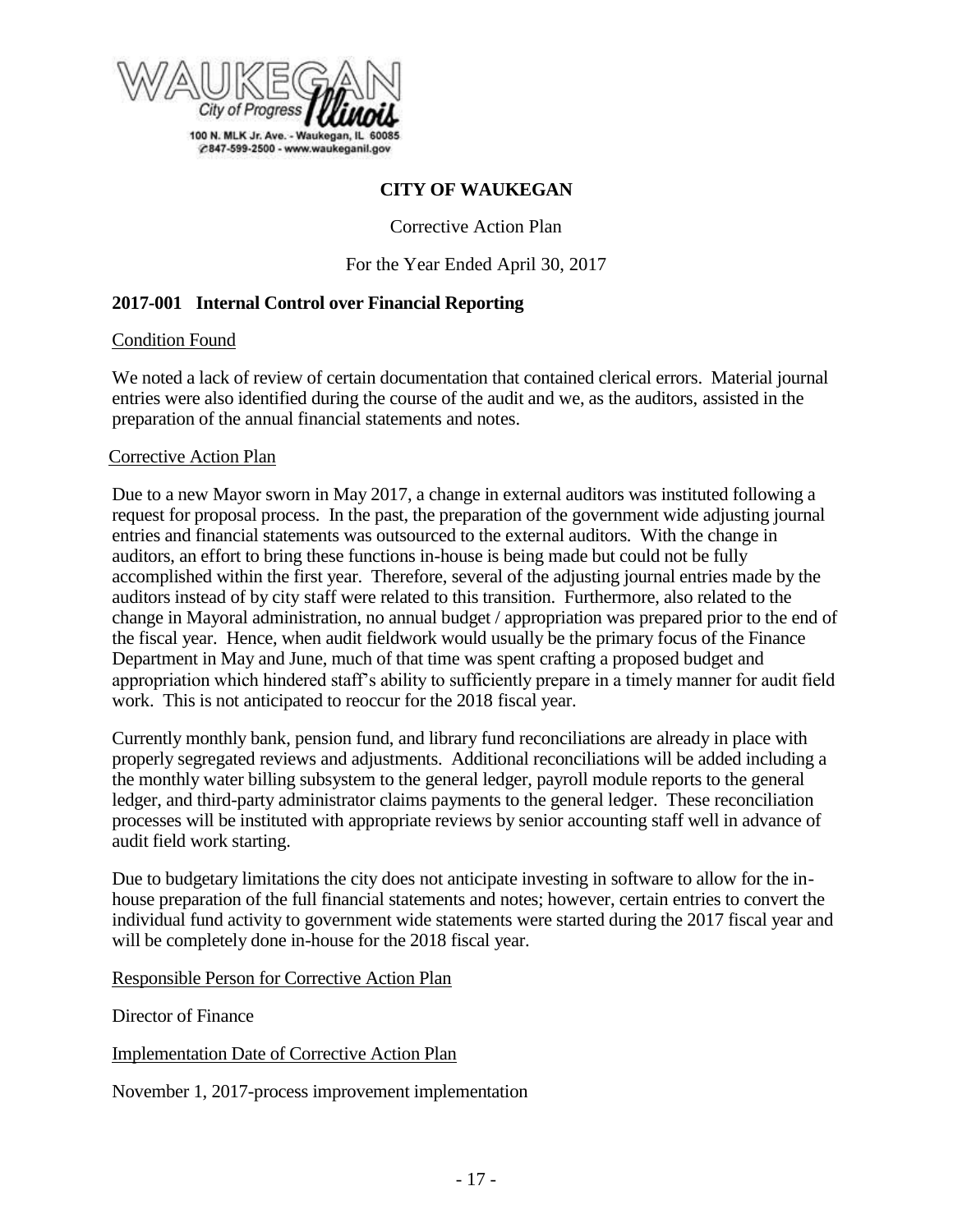

Corrective Action Plan

For the Year Ended April 30, 2017

# **2017-002: Lack of Documentation Regarding Suspension and Debarment of Contractors**

### Condition Found

The City is not documenting the review of Sam.gov to ensure its vendors in the CDBG program are not suspended or debarred.

### Corrective Action Plan

To ensure that all vendors including contractors that contract with the CDBG program includes evidence that the City checked the vendor's suspension and debarment status on Sam.gov website, the City currently has a system in place that states the following:

All contractors, vendors, or agencies shall be licensed with the City of Waukegan prior to applying or bidding for any projects sponsored by the CDBG Program. In addition, all prime subrecipients, contractors, or vendors shall be verified for eligibility through the Sam.gov website – System for Award Management for contractor debarment, prior to awarding contractual agreements to any contactors or subrecipients.

We will reinforce the existing policies and procedures that are currently in place.

Responsible Person for Corrective Action Plan CDBG Director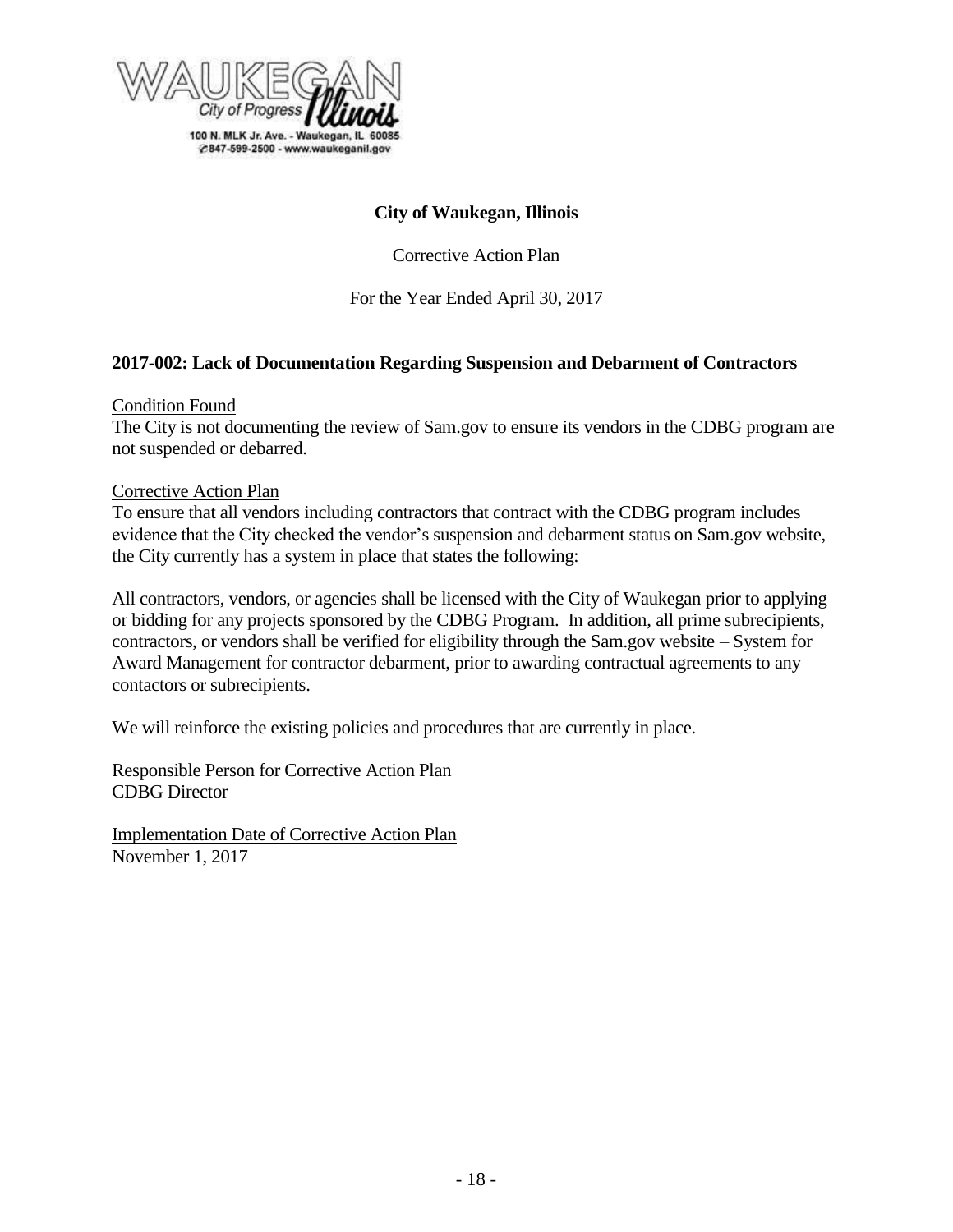

Corrective Action Plan

For the Year Ended April 30, 2017

# **2017-003: Documentation of Environmental Review/Evaluation**

Condition Found

The City did not maintain documentation that an environmental review/evaluation was performed.

### Corrective Action Plan

To ensure that an environmental review is conducted for all CDBG, HOME, and NSP projects, the City currently has a system in place that states the following:

The City shall maintain the responsibility for making sure that all HUD-funded contracts and subrecipients of CDBG & HOME-assisted activities conduct the environmental review process before engaging in any activity. The City must make a determination of whether the activity is incompliance with the applicable statues. When an activity requires consultation or has an adverse effect on the protected resources outlined in the "Statutory Checklist", additional steps or an investigation/procedure must be completed. Evidence of completion or an investigation must be retained in the activity project file.

We will reinforce the existing policies and procedures that are currently in place.

Responsible Person for Corrective Action Plan CDBG Director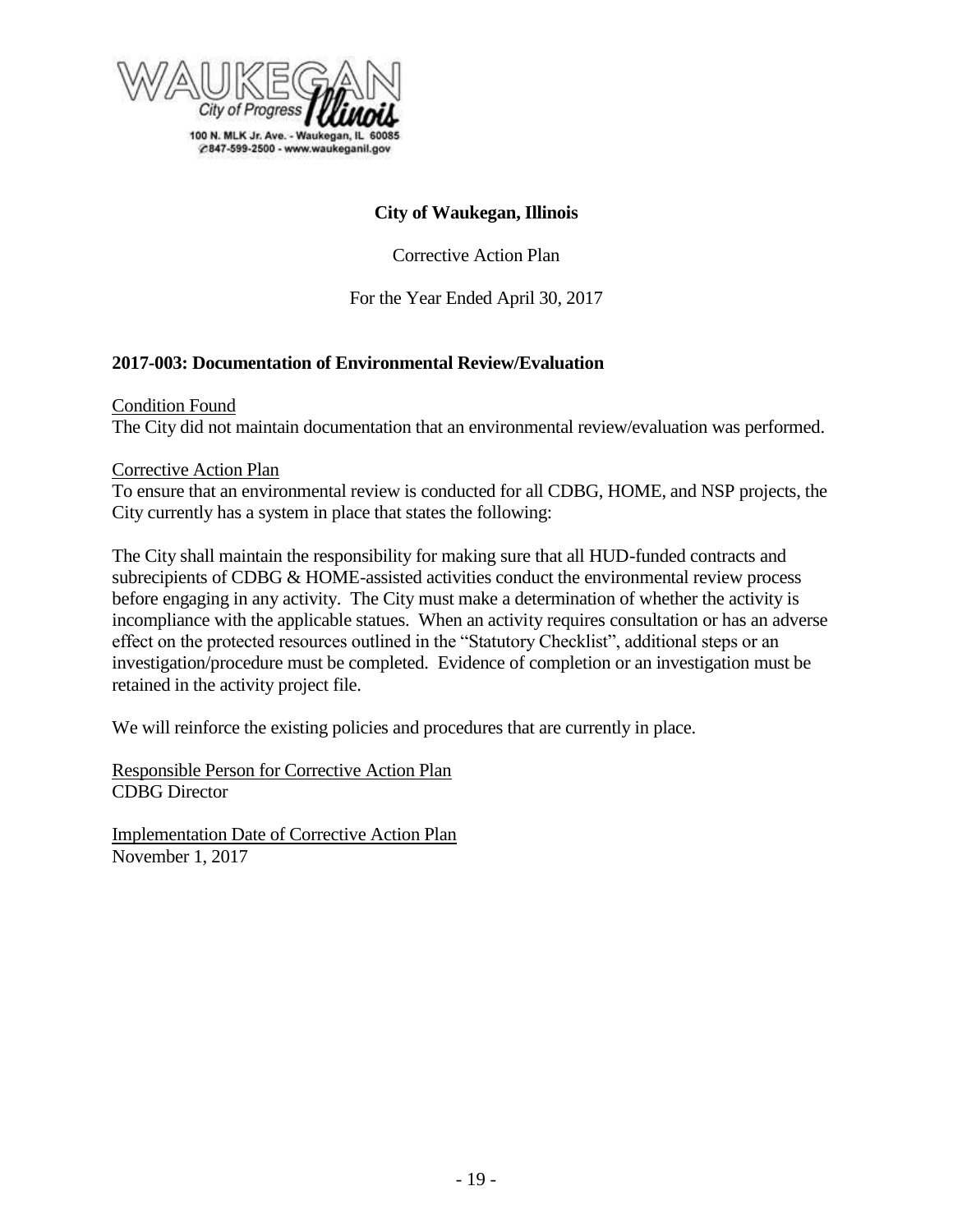

Corrective Action Plan

For the Year Ended April 30, 2017

# **2017-004: Timely Submission of Quarterly Financial Reports**

Condition Found The City is not submitting the required SF-425 report within 30 days of the period end.

### Corrective Action Plan

The City currently has a system in place to ensure that FFR SF-425 Report is submitted on time and it states the following:

In order to assure accuracy, the completed form will be reviewed by two separate persons. After completing this form, it will be reviewed and approved by the Director of CDBG. Once approved by the Director of CDBG, it shall be submitted to the HUD Senior Financial Analyst for review and then final approval.

The City of Waukegan CDBG Program reports quarterly. In order to ensure on time submission, the yearly schedule is created, posted, and added into the Outlook Calendar System with a reminder indicating the timeframes and due dates of the FFR SF-425 Reports.

We will reinforce the existing policies and procedures that are currently in place.

Responsible Person for Corrective Action Plan CDBG Director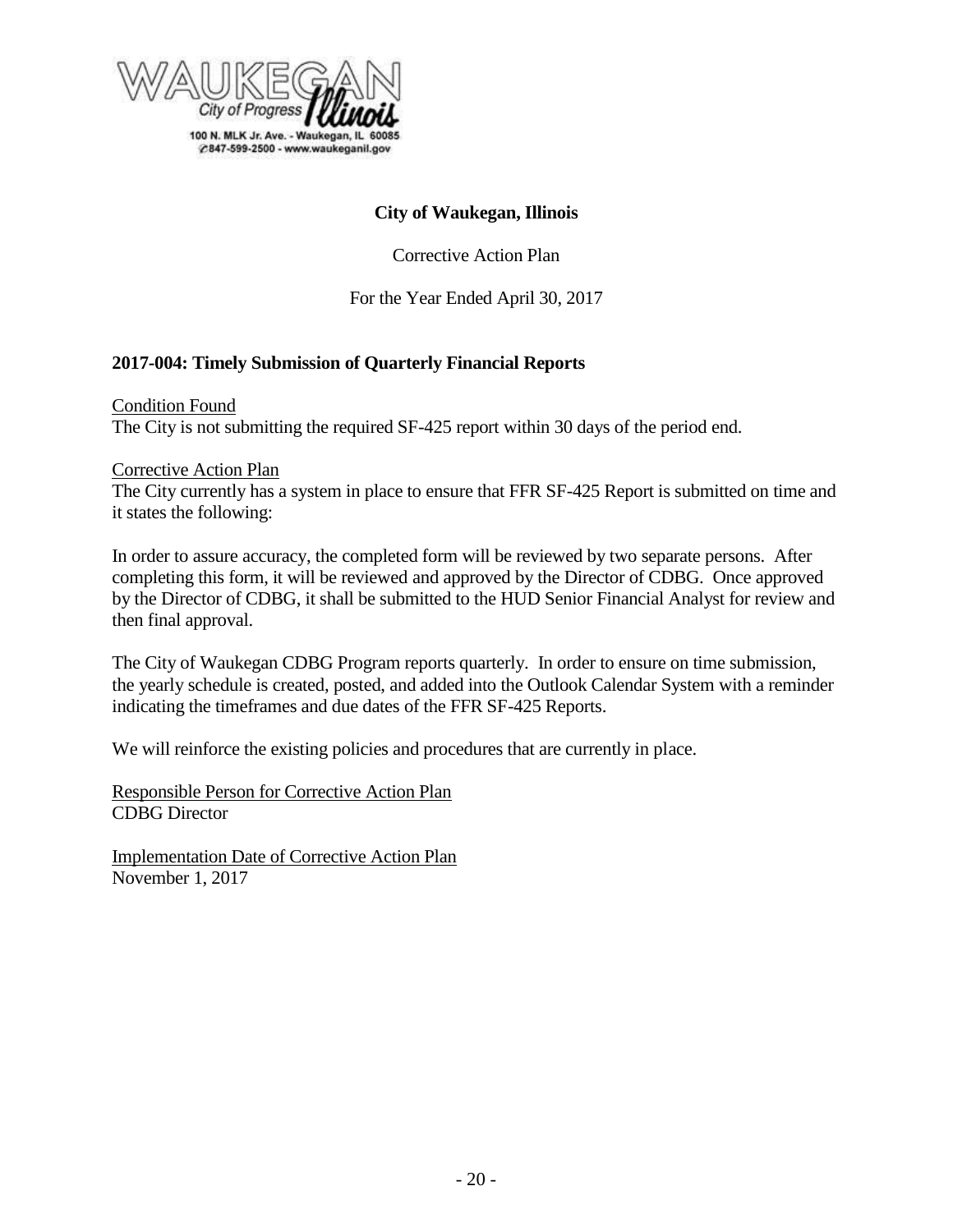

Corrective Action Plan

For the Year Ended April 30, 2017

# **2017-005: Required Elements of Subrecipient Contract Provisions**

Condition Found

The contract the City uses to execute agreements with subrecipients is missing several of the required elements in the provisions of the agreement.

Corrective Action Plan

The City will incorporate required elements of CFDA# and mention of the Uniform Guidance as noted by the auditors to the provisions of the agreement.

Responsible Person for Corrective Action Plan CDBG Director